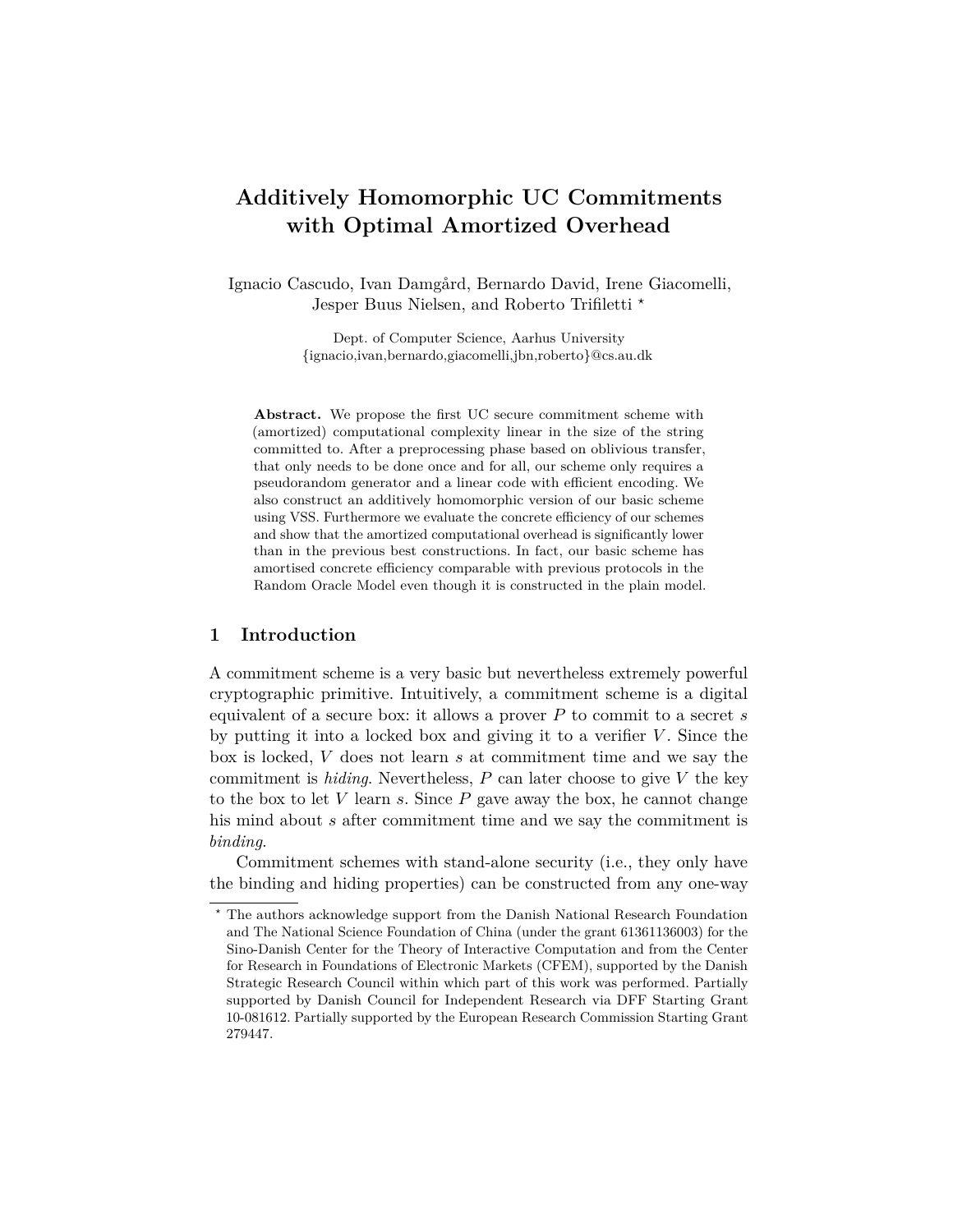function and already this most basic form of commitments implies zeroknowledge proofs for all NP languages. Commitments with stand-alone security can be very efficient as they can be constructed from cheap symmetric cryptography such as pseudorandom generators [Nao91].

However, in many cases one would like a commitment scheme that composes well with other primitives, so that it can be used as a secure module that will work no matter which context it is used in. The strongest form of security we can ask for here is UC security [Can01]. UC commitments cannot be constructed without set-up assumptions such as a common reference string [CF01]. On the other hand, a construction of UC commitment in such models implies public-key cryptography [DG03] and even multiparty computation [CLOS02] (but see [DNO10] for a construction based only on one-way functions, under a stronger set-up assumption).

With this in mind, it is not surprising that constructions of UC commitments are significantly less efficient than those of stand-alone secure commitments. Until recently, the most efficient UC commitment schemes were based on the DDH assumption and required several exponentiations in a large group [Lin11,BCPV13]. Therefore, even though the communication complexity for committing to  $k$  strings was  $O(k)$ , the computational complexity was typically  $\Omega(k^3)$ .

However, in [DDGN14] and independently in [GIKW14], it was observed that even though we cannot build UC commitments without using public-key technology, we can still hope to confine the use of it to a once-and-for-all set-up phase, the cost of which can then be amortized over many uses of the commitment scheme.

While [GIKW14] focused on the rate of the commitment scheme, [DDGN14] concentrated on the computational complexity. More specifically, a UC commitment scheme was proposed based on the following idea: the committer will secret-share the string *s* to commit to using a linear secret sharing scheme (LSSS), encrypt the shares and send them to the receiver. The encryption is done in such a way that the receiver will be able to decrypt an unqualified subset (and hence will not learn *s*). However, the committer will not know which subset the receiver has seen. We can achieve this efficiently using a combination of oblivious transfers (done only in a set-up phase) and a pseudorandom generator. To open *s*, the committer will send *s* and the randomness used for the sharing and the receiver can then check if the resulting shares match those he already knows. Intuitively, we can hope this will be binding because any two sets of shares for different secrets must be different in many positions (they cannot agree on any qualified subset). Furthermore since the committer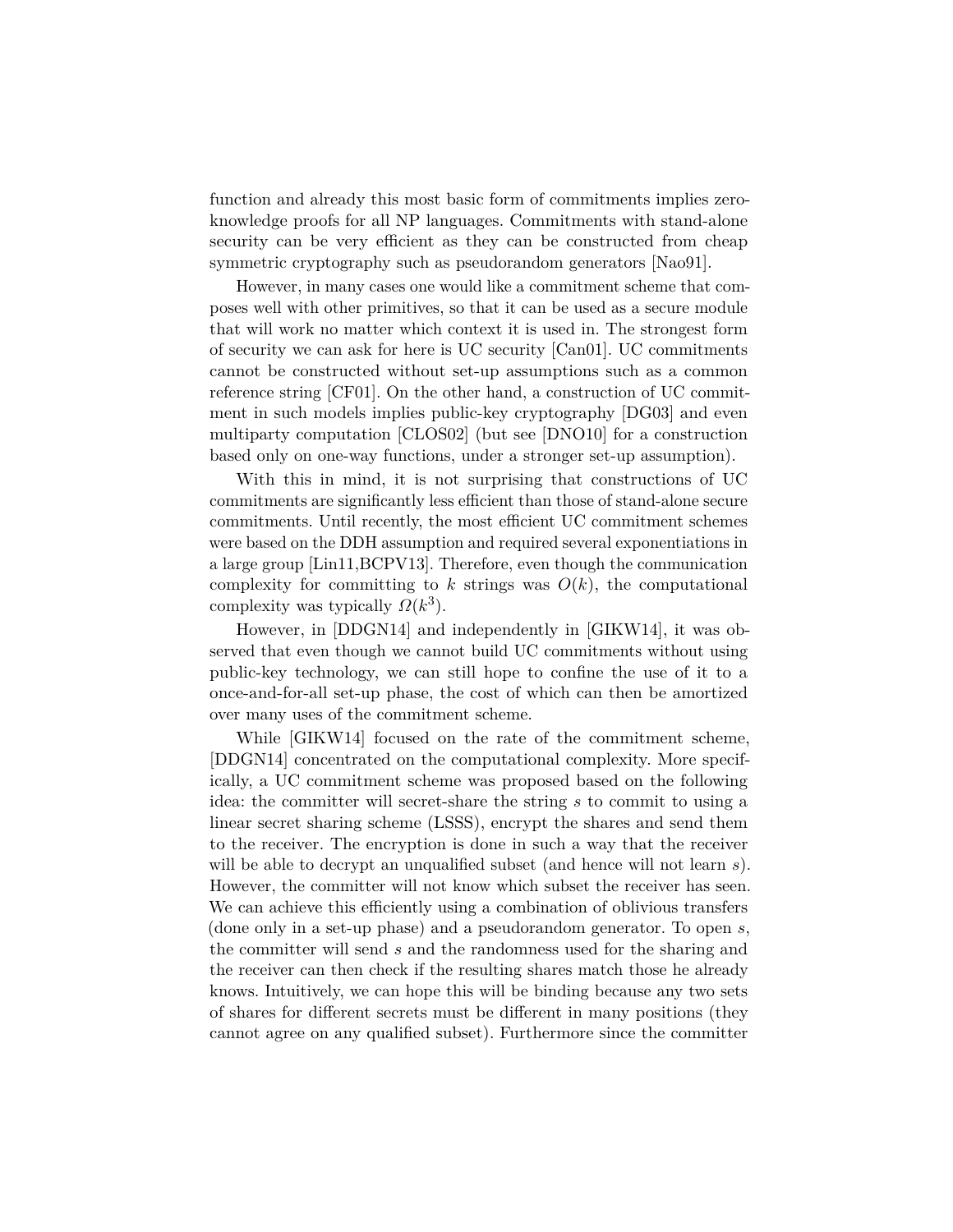does not know which subset the receiver checks, it is likely that the receiver will see a mismatch for at least one of the sets of shares.

The most natural way to construct a suitable LSSS is to use the standard construction from a linear code  $C$ , where we choose a random codeword subject to the condition that the secret *s* appears in the first *k* coordinates and the shares are then the values appearing in the rest of the codeword. This approach requires that both *C* and its dual have large minimum distance. But unfortunately, all known codes with linear time encoding have very bad dual codes. Therefore, [DDGN14] resorted to using Reed-Solomon codes which gives a complexity of *O*(*k* log *k*) for both parties.

*Our contribution.* In this paper, we propose a different way to construct an LSSS from a linear code  $\mathcal{C}$ : we encode the secret s in  $\mathcal{C}$ , and then additively share each entry in the codeword to form *t* shares, thus we get *nt* shares for a code of length *n*. We show that already for  $t \geq 2$ , using this LSSS in the above template construction results in a secure UC commitment scheme. Note that the LSSS we construct is not of the usual threshold type where any sufficiently large set can reconstruct, but instead we have a more general access structure where the qualified sets are those that can get enough entries in the underlying codeword to be able to decode.

Since we can now choose  $\mathcal C$  without any conditions on the dual code, we can plug in known constructions of codes with linear time encoding and get complexity  $O(k)$  for both parties. Furthermore we show a particular instantiation of the building blocks of our basic protocol for security parameter  $\tau = 60$  and message length  $k = 256$  that achieves an amortized computational complexity which is 5500 times lower than in the most efficient previous constructions [BCPV13,Lin11] (see Section 6 for details on the implementation). In fact, our basic scheme achieves amortised concrete effieciency comparable to previous schemes [HM04,DSW08] in the Random Oracle Model [BR93] even though it is constructed in the plain model. Concretely, it has an amortized computational cost 41% lower than the one of [HM04].

Commitment schemes can be even more useful if they are homomorphic. An additively homomorphic commitment scheme, for instance, has the following property: from commitments to  $s$  and  $s'$ , the receiver can on his own compute a commitment to  $s + s'$ , such that if the committer opens this new commitment,  $s + s'$  (and no other information on  $s, s'$ ) will be revealed. Our basic construction above is not additively homomorphic. The reason is that a corrupt committer may submit sets of values in the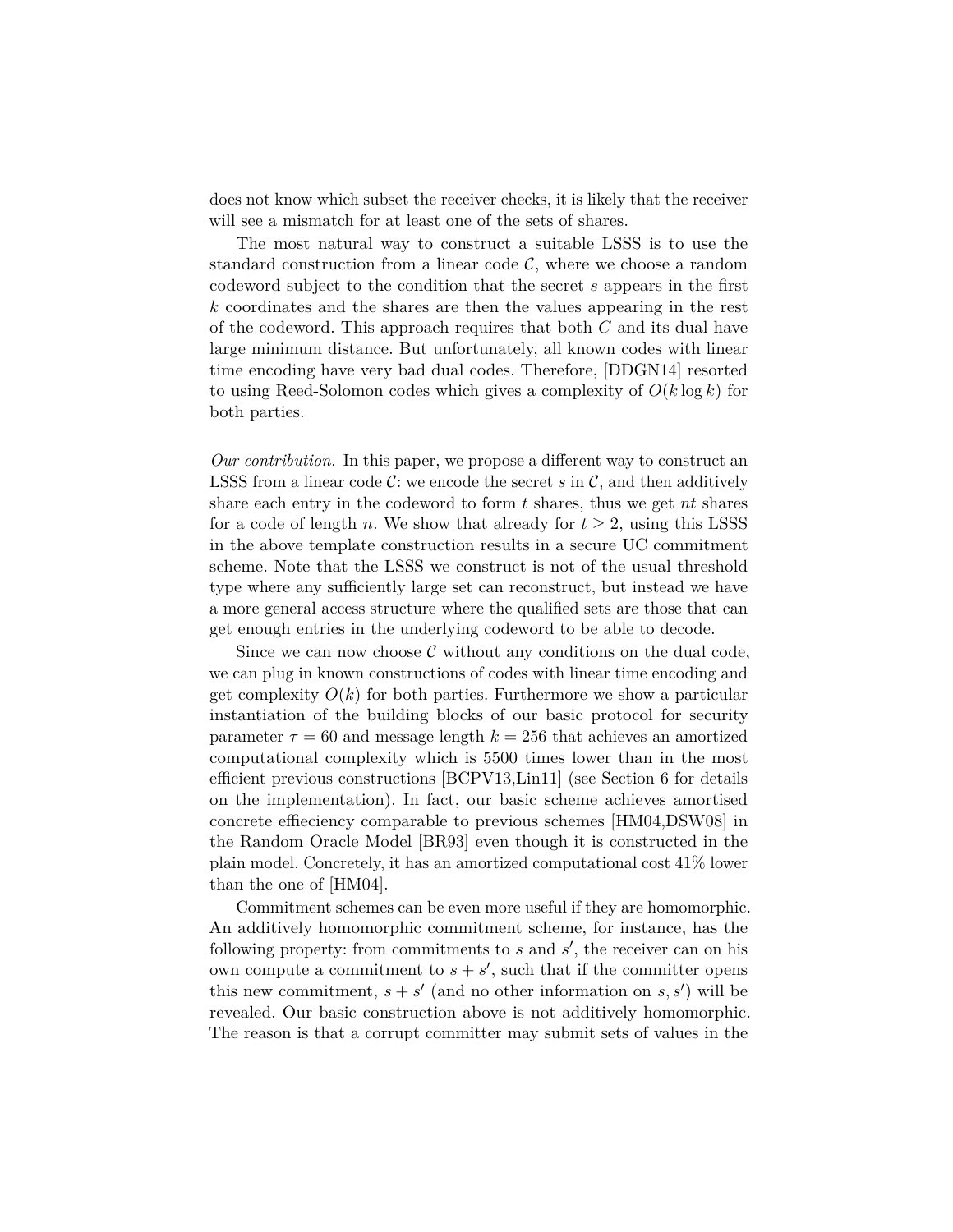commit phase that are not consistent sharings of any value. Nevertheless, when some of these shares are added, we may get values that do in fact form valid commitments, and this may allow the committer to cheat. To solve this problem, we start from an idea that was introduced in [GIKW14]: they construct a very compact linear verifiable secret sharing scheme (VSS) from any LSSS. The idea is now that the committer will execute the VSS "in his head" and send to the receiver the resulting views of each VSS-player, encrypted in the same way as we encrypted shares before: the receiver can decrypt some subset of the views. The receiver will now be able to execute some of those consistency checks that honest players would normally do in the VSS, and will reject if anything is wrong. The hope is that this will force the committer to submit views from a correctly executed instance of the VSS, which in particular means that the sets of shares he submits will be consistent, thus implying the additive homomorphic property.

This idea was shown to work in [DDGN14], but unfortunately the proof works only if the underlying LSSS is a threshold scheme, and our LSSS is not threshold. However, in this paper, we give a different proof showing that we do in fact get a secure commitment scheme if we choose the parameter *t* from our LSSS to be at least 3. This yields a UC secure and additively homomorphic commitment scheme with linear complexity, albeit with larger hidden constants than our first scheme. We also instantiate this scheme for concrete parameters, see Section 6.

It is interesting to note that there is strong relation between the way the VSS is used here and the "MPC-in-the-head" line of work [IPS09]. Roughly speaking, MPC-in-the-head is a general technique for turning a multiparty protocol into a 2-party protocol for the same purpose. A VSS is essentially a multiparty commitment scheme, so one can use the so-called IPS compiler on the VSS from [DDGN14] to get a UC secure commitment scheme. This commitment scheme is quite similar to (but not the same as) the one from [DDGN14]. Previously, the IPS compiler was only known to work for protocols with threshold security. However, our proof technique also applies to IPS, so from this point of view, our result is the first to show that the IPS compiler can also be used to transform a non-threshold multiparty protocol into a 2-party protocol. It is an interesting open problem to characterise the adversary structures for which it will work.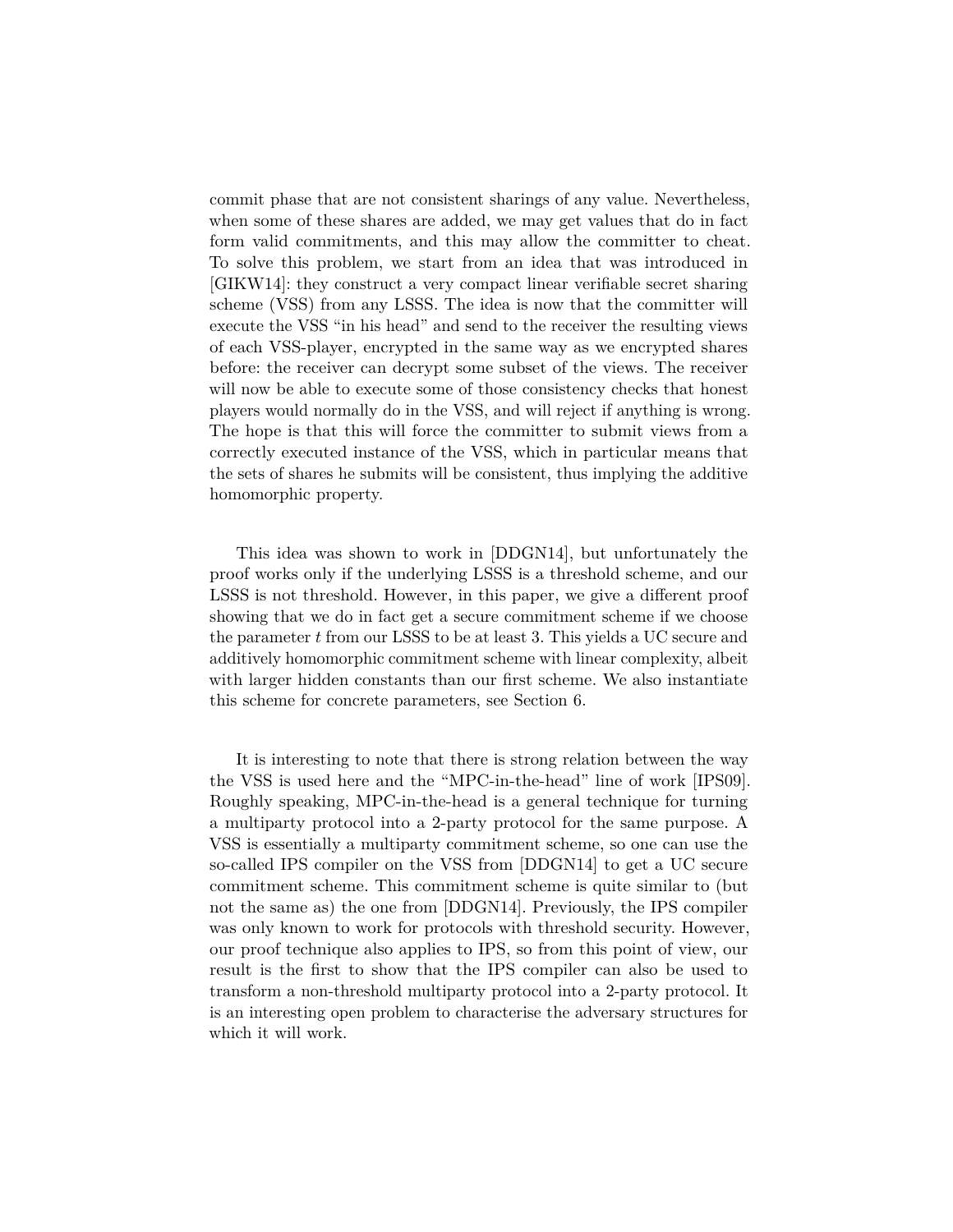### **2 Preliminaries**

### **2.1 Notation**

We denote uniformly sampling a value r from a set  $D$  as  $r \leftarrow D$  and  ${r_1, \ldots, r_n} \leftarrow D$  indicates that we sample from *D* a uniformly random subset of *n* elements. We denote concatenation by  $\parallel$  and vectors of elements of some field by bold symbols. For  $z \in \mathbb{F}^k$ ,  $z[i]$  denotes the *i*'th entry of the vector. We use 1-indexing, meaning that  $z[1]$  is the first element of  $z$  and we write  $[n] = \{1, 2, \ldots, n\}$ . We will use  $\pi_k$  to denote the projection that outputs the first *k* coordinates of a vector, *i.e.*  $\pi_k(z) = (z[1], \ldots, z[k])$ . Finally we will denote by  $e_{k,i}$  the row vector of  $k$  components whose  $i$ -th entry is 1 while all other entries are 0 and with  $\mathbf{0}_k$  the row vector of  $k$ components whose all entries are 0.

We say that a function  $\epsilon$  is negligible in *n* if for every polynomial *p* there exists a constant *c* such that  $\epsilon(n) < \frac{1}{p(n)}$  when  $n > c$ . Two ensembles  $X = \{X_{\kappa,z}\}_{\kappa \in \mathbb{N}, z \in \{0,1\}^*}$  and  $Y = \{Y_{\kappa,z}\}_{\kappa \in \mathbb{N}, z \in \{0,1\}^*}$  of binary random variables are said to be *indistinguishable*, denoted by  $X \approx Y$ , if for all z it holds that  $| Pr[X_{\kappa,z} = 1] - Pr[Y_{\kappa,z} = 1] |$  is negligible in  $\kappa$ .

### **2.2 Universal Composability**

The results presented in this paper are proven secure in the Universal Composability (UC) framework introduced by Canetti in [Can01]. We refer the reader to [Can01,CDD+14] for further details.

- *Adversarial Model*: In this work we consider security against static adversaries, *i.e.* corruption may only take place *before* the protocols starts execution. We consider active adversaries who may deviate from the protocol in any arbitrary way.
- *Setup Assumption*: It is known that UC commitment protocols (as well as most "interesting" functionalities) cannot be obtained in the plain model [CF01]. In order to overcome this impossibility, UC protocols require a setup assumption, that basically models a resource that is made available to all parties before execution starts. The security of our protocols is proved in the  $\mathcal{F}_{\text{OT}}$ -hybrid model [Can01,CLOS02], where all parties are assumed to have access to an ideal 1-out-of-2 OT functionality .
- *Ideal Functionalities*: In Section 4, we construct a simple string commitment protocol that UC-realizes the functionality  $\mathcal{F}_{COM}$  as presented in [CLOS02,CDD+14] . In Section 5, we extend this simple scheme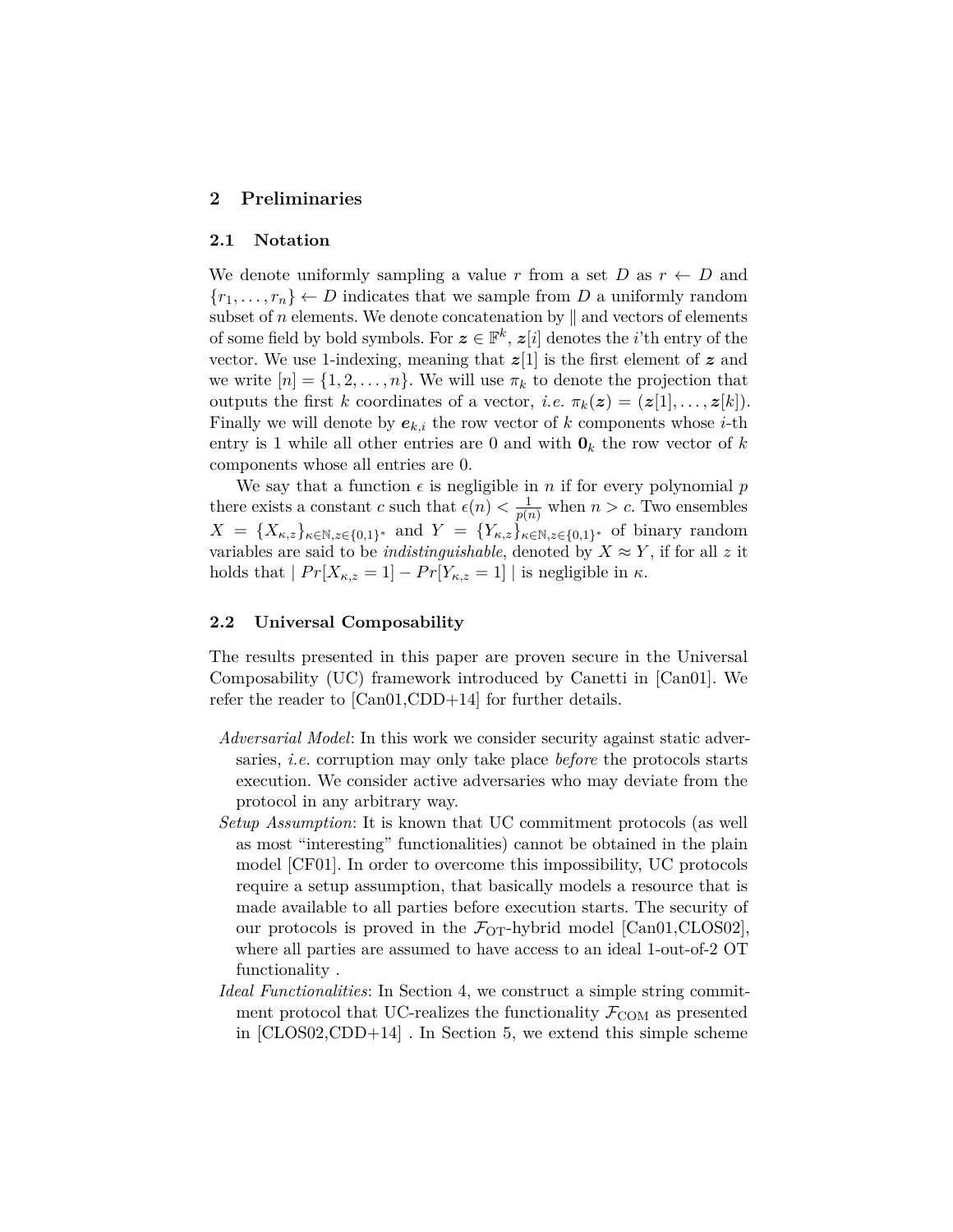to allow homomorphic operations over commitments. The extended protocol UC-realizes the functionality  $\mathcal{F}_{HCOM}$  defined in [CDD+14], that basically adds a command for adding two previously stored commitments and an abort command in the Commit Phase to  $\mathcal{F}_{COM}$ . The abort is necessary to deal with inconsistent commitments that could be sent by a corrupted party. In fact, our additively homomorphic commitment protocol is constructed in the  $\mathcal{F}_{\text{OT}}^{t-1,t}$ -hybrid model (*i.e.* assuming access to  $(t-1)$ -out-of-*t* OT where  $t \geq 2$  is an integer parameter). Notice that  $\mathcal{F}_{\text{OT}}^{t-1,t}$  is basically a special case of a k-out-of-n OT where  $k = n-1$ , which can be subsequently reduced to the  $\mathcal{F}_{\text{OT}}$ -hybrid model via standard techniques [Nao91,BCR86,NP99]. We refer the reader to [CDD+14] for definitions of  $\mathcal{F}_{\text{OT}}$  and  $\mathcal{F}_{\text{OT}}^{t-1,t}$ . Notice that  $\mathcal{F}_{\text{OT}}$  can be efficiently UC-realized by the protocol in [PVW08], which can be used to instantiate the setup phase of our commitment protocols.

## **2.3 Linear Secret-Sharing Scheme**

We briefly recall here the definition of linear secret-sharing scheme (LSSS) following the approach of [CDP12].

**Definition 1.** *A linear secret sharing scheme for N players*  $P_1, \ldots, P_N$ *over the finite field*  $\mathbb F$  *is defined by the pair*  $(k, \mathbf{M})$ *, where*  $k$  *is the length of a secret and*  $M$  *is a*  $N \times m$  *matrix with entries in*  $\mathbb{F}$  *(and*  $m > k$ ). *If*  $k > 1$ , then the scheme is called packed. The row number *i* of M is *denoted by*  $m_i$  *and, if A is a subset of players, then*  $M_A$  *denotes the matrix consisting of rows*  $m_i$  *such that*  $P_i \in A$ *.* 

In order to share a secret  $s \in \mathbb{F}^k$ , the dealer of the LSSS given by  $(k, M)$  takes a random column vector  $f \in \mathbb{F}^m$  such that  $\pi_k(f) = s^{\top}$  and computes  $c = M \cdot f$ . The column vector *c* is called the *share vector* of *s*, and its *i*-th component  $c[i]$  is the share sent by the dealer to the player  $P_i$ .

**Definition 2.** *A subset of players A is called* unqualified *if the distribution of*  $M_A \cdot f$  *is independent of s, while a subset of players B is called* qualified *if s is uniquely determined from*  $M_B \cdot f$ .

It is the case that *A* is unqualified if and only if there exists, for each position *j* in *s*, a column vector of *m* components  $w^{A,j}$  (called *sweeping vector*) such that  $w^{A,j} \in \text{ker}(M_A)$  and  $\pi_k(w^{A,j}) = e_{k,j}^\top$ . Similarly, *B* is qualified if and only if there exists, for each position *j* in *s*, a row vector of  $|B|$  components  $r_{B,j}$  (called *reconstruction vector*) such that  $r_{B,j} \cdot M_B = e_{m,j}$ .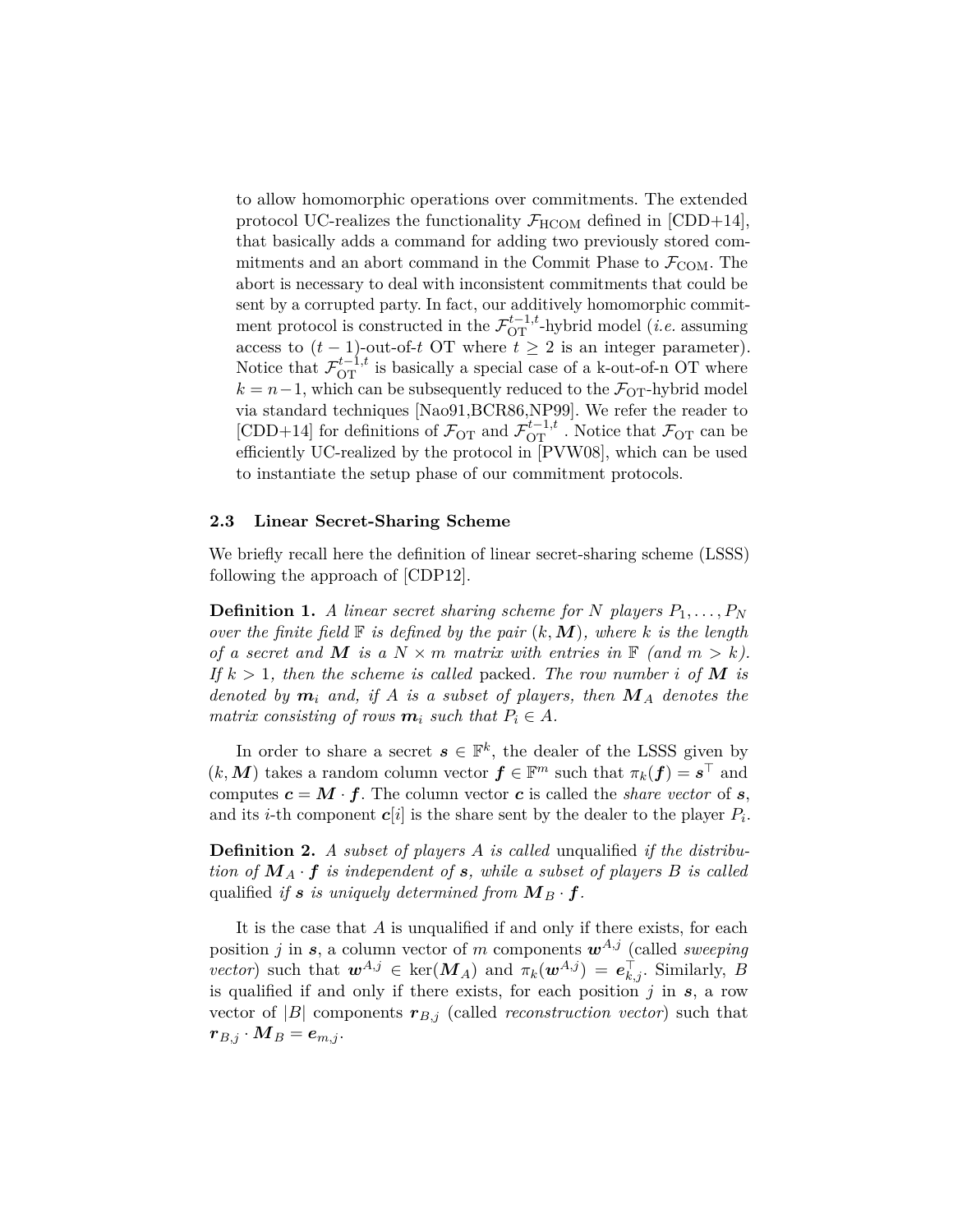Given two positive integers *a* and *b*, if any subset of players *A* with  $|A| = a$  is unqualified, then we say that the LSSS has *a*-privacy. If any subset of players *B* with  $|B| = b$  is qualified, then we say that the LSSS has *b*-reconstruction.

*Example 1.* The *additive secret-sharing scheme* for *N* players over F is the linear secret-sharing scheme where in order to share a secret  $s \in \mathbb{F}$ among *N* players, the dealer chooses random values  $s_1, \ldots, s_N$  in  $\mathbb{F}$  such that  $\sum_{i=1}^{N} s_i = s$  and sends the value  $s_i$  to player *i*. It is clear that the set of all the players can reconstruct the secret from the received values, while any set of at most  $N-1$  players has no information on the value *s* held by the dealer. With the previous notation, this LSSS can be defined by the pair  $(1, M)$ , where M has the following N rows:  $m_i = e_{N,i+1}$  for  $i = 1, ..., N - 1$  and  $m_N = e_{N,1} - \sum_{i=1}^{N-1} m_i$ .

### **3 Linear-Time Secret Sharing and Coding Scheme**

In this section we describe the coding scheme  $\mathcal{C}_t$  that stands in the core of our commitment protocols. We depart from *any* error correcting code and apply a simple transformation that yields a code that can also be seen as a linear secret sharing scheme for an specific access structure. Intuitively, this makes it possible to reveal a large fraction of a codeword generated by  $C_t$  without revealing any information on the encoded message.

Standard generic constructions of general linear secret sharing schemes from error correcting codes, require a code whose dual code has high minimum distance. On the other hand, our construction does not require any specific property from the underlying error correcting code. This conceptual difference is of fundamental importance for the asymptotic and concrete efficiencies of our constructions, since it allows a secret sharing scheme to be constructed from very efficient linear error correcting codes whose dual codes' minimum distance are mostly unfit for the standard generic constructions. In particular, our coding scheme  $\mathcal{C}_t$  inherits the underlying code  $\mathcal{C}$ 's complexity. achieving linear-time encoding and/or decoding when constructed from appropriate codes [GI01,GI02,GI03,GI05,Spi96,DI14].

Intuitively, the encoding procedure  $\mathsf{Enc}^\mathcal{C}_t$  of  $\mathcal{C}_t$  first encodes a message  $\bm{m}$ under the underlying code  $\mathcal C$  obtaining a codeword  $\mathbf v$ . In the next step, each element of  $v$  is secret shared into  $t$  shares under a simple additive secret sharing scheme (*i.e.* taking random vectors  $v_1, \ldots, v_t$  such that  $\sum_{i=1}^t v_i =$ *v*). The final codeword *c* is defined as  $\boldsymbol{c} = (\boldsymbol{v}_1[1], \dots, \boldsymbol{v}_t[1], \dots, \boldsymbol{v}_1[n], \dots,$  $\boldsymbol{v}_t[n]$ <sup>T</sup>, *i.e.*, each *t* successive elements of *c* sum up to the corresponding element of  $v$ . The decoding procedure  $\mathsf{Dec}^\mathcal{C}_t$  basically reconstructs each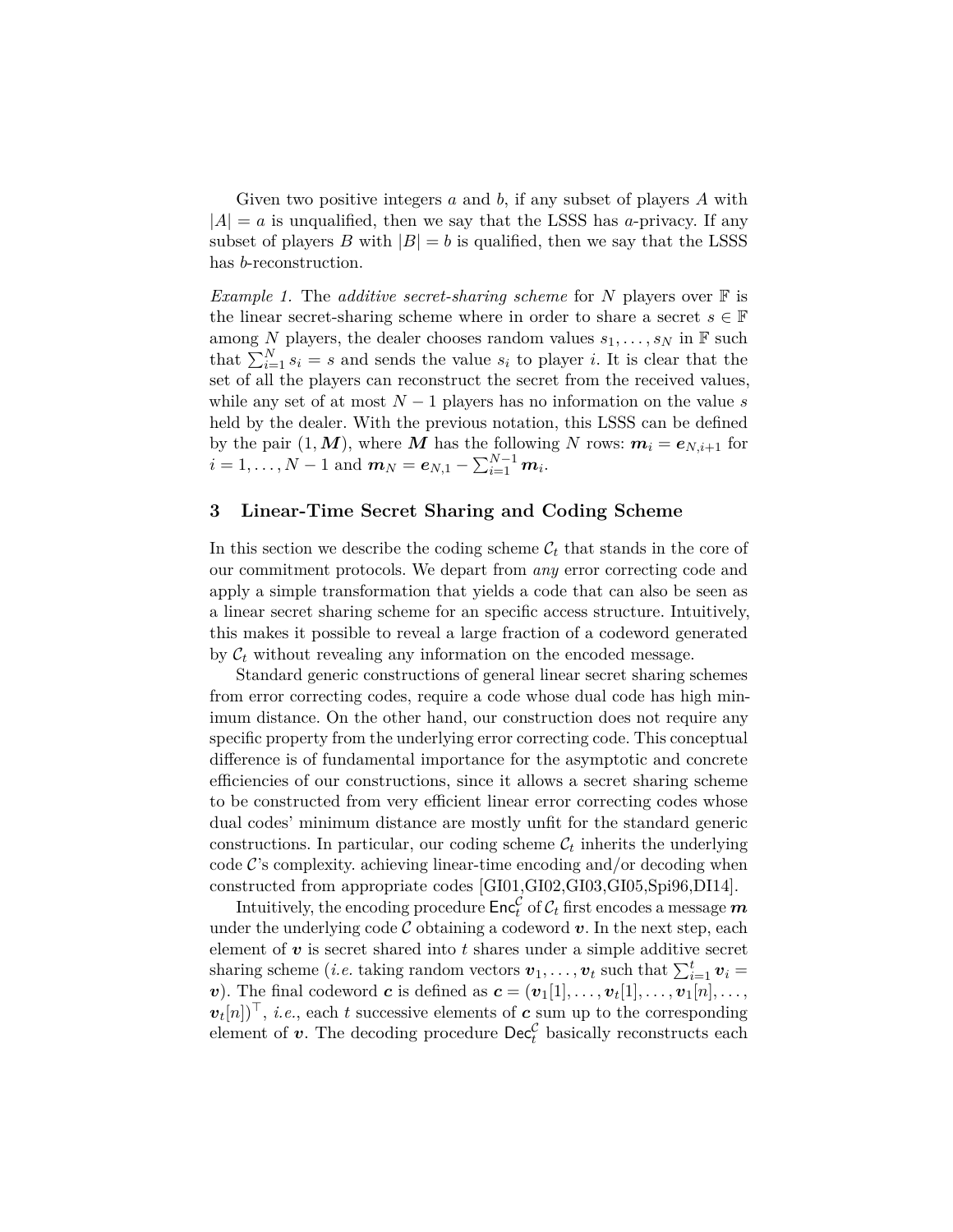element of  $v$  from  $c$  and then uses the decoding algorithm of  $\mathcal C$  to decode *v* into the original message *m*.

Notice that only the encoding procedure  $\mathsf{Enc}^{\mathcal{C}}_t$  is used in the actual commitment schemes, while the decoding procedure  $\mathsf{Dec}^\mathcal{C}_t$  is used in the simulators. Moreover,  $C_t$  basically applies a linear transformation on codewords generated by the underlying code  $\mathcal{C}$ , since  $\mathsf{Enc}^{\mathcal{C}}_t$  uses a LSSS to divide each component of the codeword into  $t$  shares. Hence, if  $\mathcal C$  is linear, so is  $C_t$ . Finally, we show in Remark 1 that  $Enc_t^C$  itself can be seen as a LSSS. Intuitively, after a message  $m$  is encoded through  $\mathsf{Enc}^\mathcal{C}_t$ , an element  $v[i]$  of the underlying codeword can only be recovered if all shares  $v_1[i], \ldots, v_t[i]$  are known. Hence, no information on  $m$  is revealed as at least one share is missing for every underlying codeword element.

Before we formally outline the coding scheme  $C_t$  Figure 1, we need to define the auxiliary functions *Σ<sup>t</sup>* and *Λ<sup>t</sup>* :

- $\Sigma$ <sup>*t*</sup> : **F**<sup>*n*</sup> → **F**<sup>*tn*</sup> is a randomized function that takes as input a row vector  $v$  in  $\mathbb{F}^n$  and does the following: sample  $v_1, \ldots, v_{t-1} \leftarrow \mathbb{F}^n$  and compute  $v_t = v - (v_1 + \cdots + v_{t-1})$ . For  $j = 1, ..., n$ , define  $w_j =$  $\|_{i=1}^t \mathbf{v}_i[j] = (\mathbf{v}_1[j], \dots, \mathbf{v}_t[j])$  and set  $\Sigma_t(\mathbf{v}) = \|^n_{j=1} \mathbf{w}_j = (\mathbf{w}_1, \dots, \mathbf{w}_n).$ Note that this means each consecutive *t*-tuple of  $\Sigma_t(\mathbf{v})$  sums to the corresponding element in the vector *v*.
- $A_t: \mathbb{F}^{tn} \to \mathbb{F}^n$  takes as input a vector **h** and adds each consecutive *t* components of  $h$ . That is,  $\Lambda_t(h)$  gives as output the row vector in  $\mathbb{F}^n$ whose *i*'th component is  $\sum_{j=1}^{t} h[(i-1)t+j]$ . Note that  $\Lambda_t(\Sigma_t(\boldsymbol{m}))$  = *m*.

*Remark 1.* It is possible to see the entire encoding procedure  $Enc_{t}^{C}$  as a LSSS for  $N = tn$  players: let  $C \in Mat_{n \times k}$  be the transpose of a generator matrix for the code  $C$  and let  $c_j$  be its *j*th row, then the vector  $\mathsf{Enc}^{\mathcal{C}}_t(\boldsymbol{m})$  can be seen as a share vector of  $\boldsymbol{m} \in \mathbb{F}^k$  in the LSSS defined by the pair  $(k, M_t^{\mathcal{C}})$ , where  $m = k + (t - 1)n$  and  $M_t^{\mathcal{C}}$  is a  $N \times m$  matrix with rows given by  $m_i = e_{m,i+k-|i/t|}$  for  $i \in [nt] \setminus \{t, 2t, \ldots, nt\}$  and  $m_{jt} = (c_j, 0_{(t-1)n}) - \sum_{i=1}^{t-1} m_{(j-1)t+i}$  for  $j \in [n]$ .

The set of *tn* players can be divided in *n* groups of *t* players each: define  $T_j = \{P_{(j-1)t+1}, \ldots, P_{jt}\}\$ for all  $j \in [n]$ . Thus we can rephrase the encoding procedure  $\mathsf{Enc}^{\mathcal{C}}_t$  for a vector  $\boldsymbol{m} \in \mathbb{F}^k$  as: first compute the codeword  $v = \mathcal{C}(m)$  and then, for all  $j \in [n]$ , share the component  $v[j]$  between the players in  $T_j$  using the additive LSSS for  $t$  players (see Example 1). From the (*t* − 1)-privacy property of the additive LSSS, it follows that any subset of players  $A \subseteq \{P_1, \ldots, P_n\}$  such that  $|A \cap T_j| \leq t - 1$  for all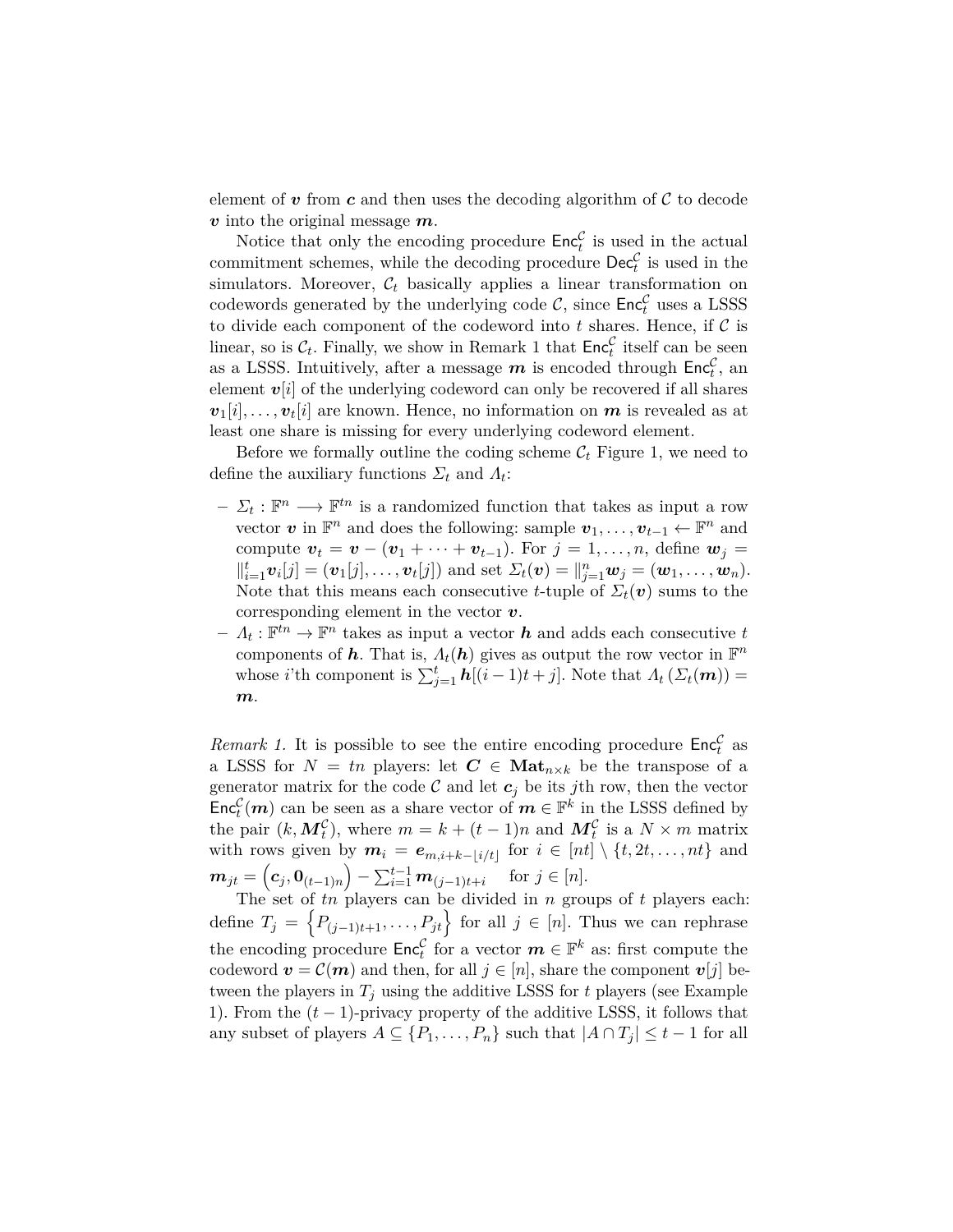### **Coding Scheme** C**<sup>t</sup>**

Let  $\mathcal{C}: \mathbb{F}^k \to \mathbb{F}^n$  be a linear error correcting code over a field  $\mathbb{F}$  of dimension *k*, length *n* and minimum distance *d*, and let  $t \geq 2$  be a fixed integer. Let *m* be a row vector in  $\mathbb{F}^k$  and  $c$  be a column vector in  $\mathbb{F}^{tn}$  The coding scheme is composed by the pair of algorithms  $(\mathsf{Enc}^{\mathcal{C}}_t, \mathsf{Dec}^{\mathcal{C}}_t)$  described as follows:

- $\mathsf{Enc}^{\mathcal{C}}_t(m)$ : the encoding procedure  $\mathsf{Enc}^{\mathcal{C}}_t : \mathbb{F}^k \to \mathbb{F}^{tn}$  takes as input a message  $m$ and proceeds as follows:
	- 1. Encode  $m$  using  $C$ , thus obtaining  $v = C(m) \in \mathbb{F}^n$ .
	- 2. Use the randomized function  $\Sigma_t(\mathbf{v})$  to additively secret share each component of the codeword *v* into *t* shares. Output the column vector  $c = \Sigma_t(v)^\top$ . When we need to remember the randomness used in  $\Sigma_t$ , we will write  $\mathsf{Enc}^\mathcal{C}_t(\bm{m};\bm{v}_1,\dots,\bm{v}_{t-1}).$

Let  $\tau = \left\lfloor \frac{d-1}{2} \right\rfloor$  and let  $\mathcal{D} : \mathbb{F}^n \to \mathbb{F}^n \cup \{\perp\}$  be a  $\tau$ -bounded decoding algorithm for the underlying code  $\mathcal{C}$ . That is,  $\mathcal{D}$  either decodes a received word  $\mathbf{r}$  into the unique codeword  $c \in \mathcal{C}$  at distance not more than  $\tau$  from  $r$  (if such codeword exists) or indicates that no such codeword exists, declaring a decoder failure.

- $\mathsf{Dec}^{\mathcal{C}}_t(c)$ **: the decoding procedure Dec<sup>***C***</sup> :**  $\mathbb{F}^{tn}$  **→**  $\mathbb{F}^k$  **∪ {⊥} takes as input a** codeword *c* and proceeds as follows:
	- 1. Compute  $\Lambda_t(c)$  to obtain a vector  $v' \in \mathbb{F}^n$ .
	- 2. Decode  $v'$  using the decoding algorithm  $D$  for the underlying code  $C$ . If  $D$ fails, output  $\perp$ . Otherwise output  $m = C^{-1}(\mathcal{D}(v'))$ .



 $j \in [n]$  is unqualified for the scheme  $(k, M_t^{\mathcal{C}})$ . Instead, if  $B \subseteq \{P_1, \ldots, P_n\}$ satisfies  $B \cap T_j = T_j$  for at least  $n - (d - 1)$  indices *j*, then it is a qualified set for  $(k, M_t^{\mathcal{C}})$ . Indeed, the players in *B* can compute at least  $n - (d - 1)$ components of the codeword *v* and then they can apply an erasure correction algorithm for C and recover  $m$ . In particular if  $|B| \ge nt - (d-1)$ , then *B* is qualified.

### **4 Basic Construction**

In this section we present our basic commitment scheme. We will work in the  $\mathcal{F}_{\text{OT}}^{t-1,t}$ -hybrid model (*t* being a fixed integer greater or equal than 2) and we will phrase our protocol in terms of a Setup and an Online phase. This decoupling is motivated by the fact that the Setup phase can be run at any time and independently of the inputs of the parties. Once the Setup phase is completed, polynomially many commitments can be executed in the Online phase, when the inputs are known. Moreover, the Setup phase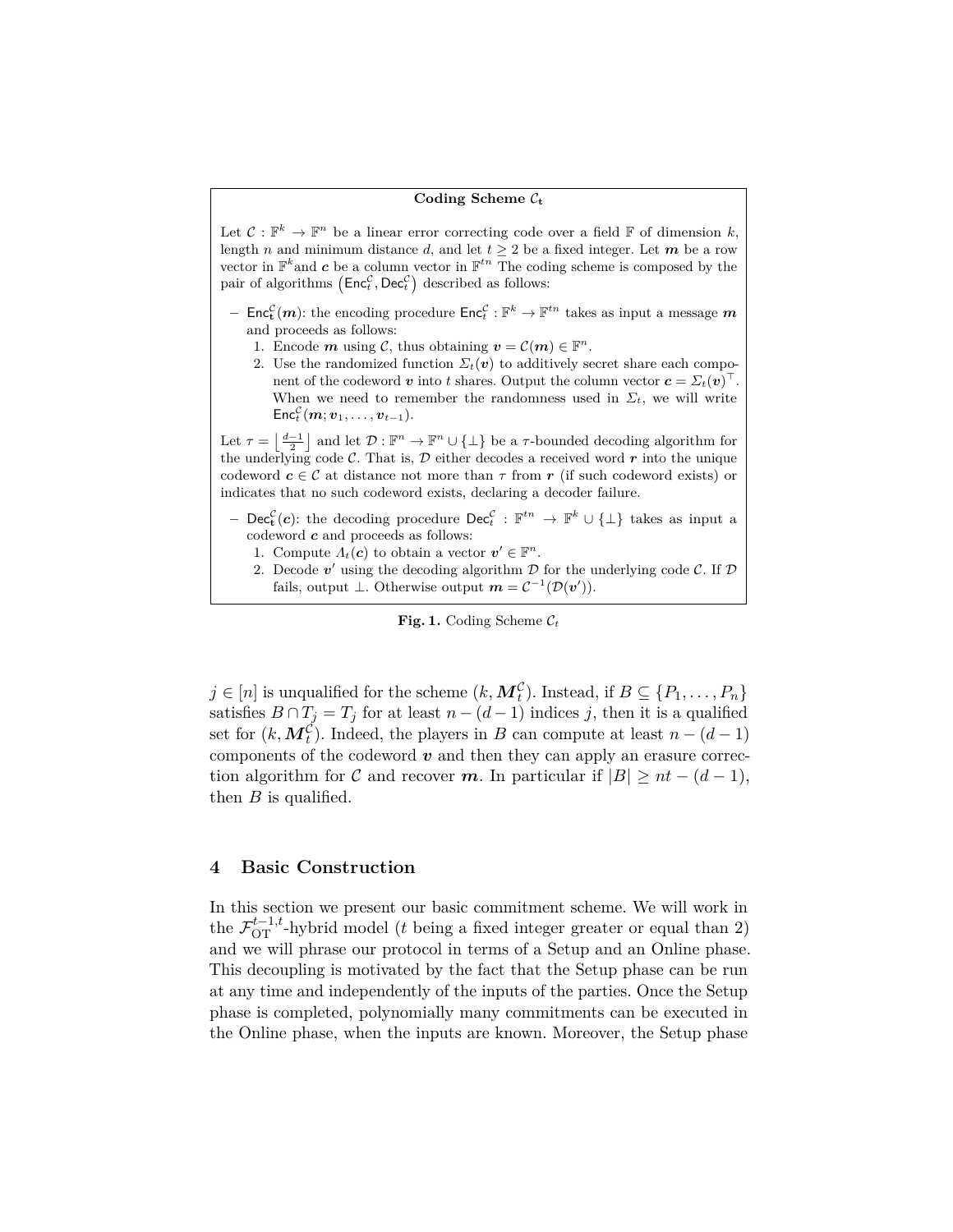is also completely independent of the number of commitments executed in the Online phase. Finally our scheme is based on a [*n, k, d*] linear error correcting code  $\mathcal C$  over  $\mathbb F$  used in the encoding procedure  $\mathsf{Enc}^{\mathcal C}_t$  defined in Figure 1 (we consider  $\tau = \left| \frac{d-1}{2} \right|$  $\frac{-1}{2}$  the security parameter).

A commitment to a message  $m \in \mathbb{F}^k$  will be obtained by sending to the receiver  $P_r$  a subset of components (*watch-list*) of the vector  $\boldsymbol{w} = \mathsf{Enc}_t^{\mathcal{C}}(\boldsymbol{m})$ computed by the sender  $P_s$ . The watch-list has to be chosen in such a way that the components of *w* contained in it give no information on the message  $m$  (hiding property). To open the commitment, the sender *P<sup>s</sup>* has to send to the receiver both *m* and the randomness used in the procedure  $\mathsf{Enc}^{\mathcal{C}}_t$ , so that the receiver can compute by itself  $\bm{w}$  and check if it is consistent with the components it already knows from the watch-list. If we design the protocol in such a way that the sender doesn't know which components the receiver will check, then, since  $P_s$  can not change the message it committed to without changing a substantial amount of entries,  $P_r$  will see a mismatch and catch the cheating opening with high probability (binding property).

The watch-list mechanism is created in the Setup phase. The idea is that the sender and the receiver run  $n(t-1)$ -out of  $t$  OTs on  $n$  groups of *tn* seeds for a PRG, in such a way that for each group the verifier will know only  $(t-1)$  of the seeds chosen by the sender. The expanded strings produced by the PRG are used to form a matrix *Y* . After that, in the Online phase, for each new commitment, the sender choses a new column  $y^\eta$  in  $Y$  and use it as one-time pad for sending to  $P_r$  the encoding  $\mathsf{Enc}^\mathcal{C}_t(m)$ . This will allow the receiver  $P_s$  to view  $(t-1)n$  entries of the encodings without the sender knowing which these entries are. Furthermore, in this way we can allow many commitments while using the OT-functionality only once. For every new commitment, the sender and receiver can obtain new one-time pads for the watch-list by simply expanding the PRG seeds into a larger pseudorandom string up to a polynomially bounded length.

*Statistical binding property:* if the sender wants to open two different messages **m** and **m'** for the same commitment  $(\eta, c)$ , then it has to produce randomness consistent with two vectors  $w$  and  $w'$  such that  $\mathcal{C}(m) = \Lambda_t(\boldsymbol{w})$  and  $\mathcal{C}(m') = \Lambda_t(\boldsymbol{w}')$ . Since the code has minimal distance *d* and  $d \geq 2\tau + 1$ , at least one of the two different codewords  $\Lambda_t(\boldsymbol{w})$  and *Λ*<sub>t</sub>(*w*<sup> $\prime$ </sup>) is at distance strictly greater than *τ* from *Λ*<sub>t</sub>(*c* − *y*<sup>*η*</sup>) (Hamming distance). Assume w. l. o. g. that  $d_{\text{Ham}}(A_t(\boldsymbol{w}), A_t(\boldsymbol{c} - \boldsymbol{y}^{\eta})) \geq \tau + 1$ , then in  $w - c + y^{\eta}$  there are at least  $\tau + 1$  groups of consecutive entries in which at least one entry is not zero. Since the receiver checks  $t-1$  entries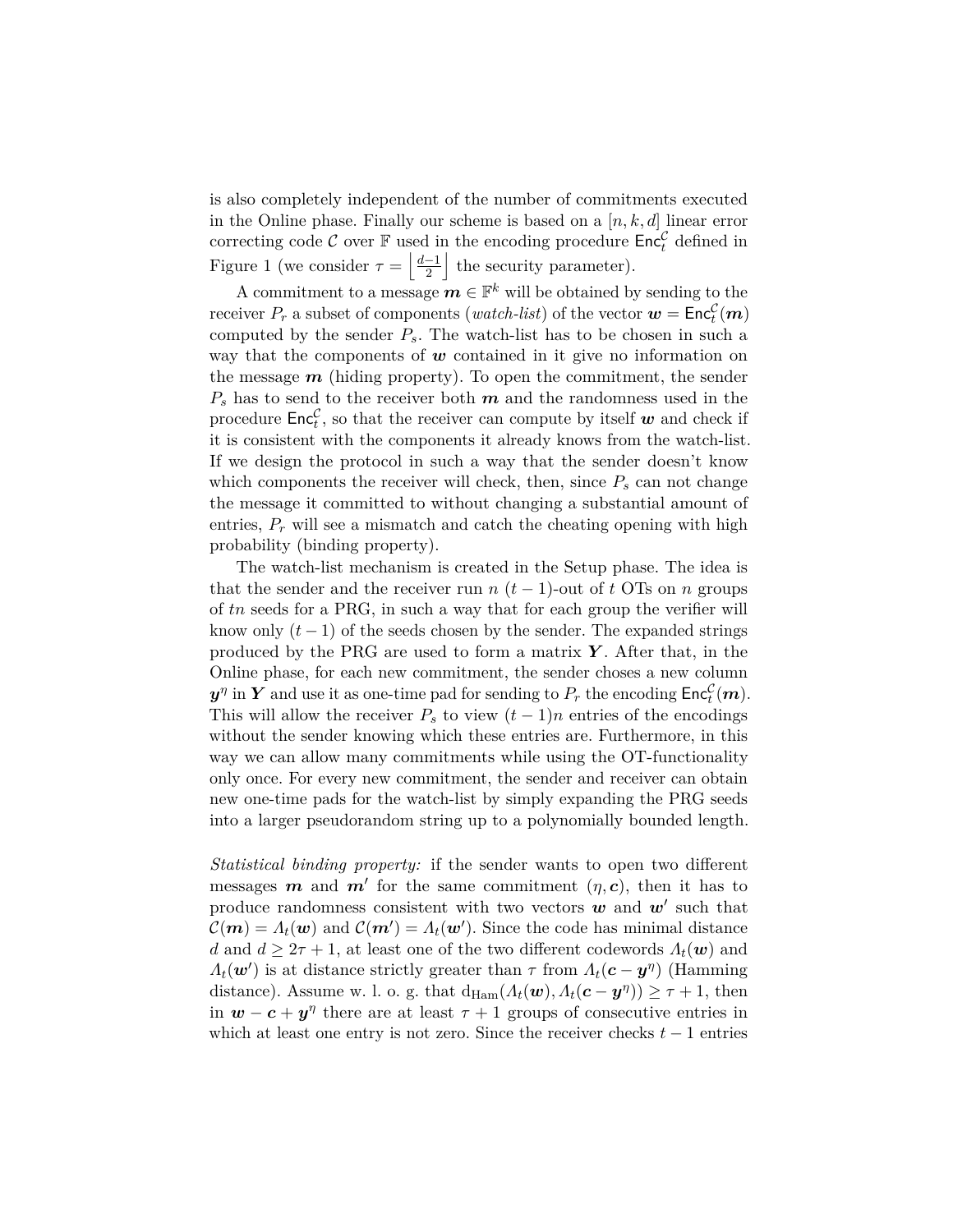## $\mathbf{Protocol} \ \mathbf{\Pi}_{\mathrm{COM}}$  in the  $\mathcal{F}_{\mathrm{OT}}^{t-1,t}$ -hybrid model

Let  $G: \{0,1\}^{l'} \to \{0,1\}^{l}$  be a pseudorandom generator,  $C: \mathbb{F}^{k} \to \mathbb{F}^{n}$  be a linear error correction code over  $\mathbb{F}$  and  $t \geq 2$  a fixed integer. The procedure  $\mathsf{Enc}^{\mathcal{C}}_t$  is defined in Figure 1.

A sender  $P_s$  and receiver  $P_r$  interact between themselves and with  $\mathcal{F}_{\text{OT}}^{t-1,t}$  as follows: **OT-Setup phase:**

- For  $i = 1, t + 1, 2t + 1, \ldots, (n 1)t + 1$ :
	- 1.  $P_s$  samples *t* strings  $x_i, x_{i+1}, \ldots, x_{i+t-1} \leftarrow \{0, 1\}^{l'}$  and sends  $(\textsf{sender}, sid,ssid,(\boldsymbol{x}_i,\dots,\boldsymbol{x}_{i+t-1})) \text{ to } \mathcal{F}_{\text{OT}}^{t-1,t}.$
	- 2.  $P_r$  samples  $\{c_1^i, \ldots, c_{t-1}^i\}$  ←  $\{0, 1, \ldots, t-1\}$  and sends  $(\text{receiver}, sid, ssid, c^i_1, \ldots, c^i_{t-1}) \text{ to } \mathcal{F}^{t-1,t}_{\text{OT}}.$
	- 3.  $P_r$  receives (received, sid, ssid,  $x_{i+c_1^i}, \ldots, x_{i+c_{t-1}^i}$ ) from  $\mathcal{F}_{\text{OT}}^{t-1,t}$ .

Let ∤ *W* (*watch-list*) be the set of indices *W* =  $i + c_1^i, \ldots, i + c_{t-1}^i \mid i = 1, t + 1, 2t + 1, \ldots, (n-1)t + 1$  and let  $Y \in Mat_{tn \times l}$  be the  $tn \times l$  matrix with rows  $y_j$ 's consisting of the row vectors  $G(x_j)$ 's for  $j = 1, \ldots, tn$ . Denote by  $y^j$  the *j*'th column of *Y*.  $P_s$ knows the entire matrix  $Y$ ,  $P_r$  knows the watch-list  $W$  and only  $(t-1)n$  rows of *Y*, but in a structured way: for each groups of *t* rows  $y_{jt+1}, \ldots, y_{(j+1)t}$  it holds exactly  $t - 1$  of those<sup>*a*</sup>.

### **Commit phase:**

- 1. Upon input  $(\text{commit}, sid, ssid, P_s, P_r, m)$  for  $m \in \mathbb{F}^k$ ,  $P_s$  samples  $v_1, \ldots, v_{t-1} \leftarrow \mathbb{F}^n$  and computes  $w = \mathsf{Enc}^{\mathcal{C}}_t(m; v_1, \ldots, v_{t-1})$ . Then  $P_s$ chooses an unused column  $y^{\eta}$  from the matrix  $Y$  defined in the Setup phase, computes  $\mathbf{c} = \mathbf{w} + \mathbf{y}^{\eta}$  and sends (*sid, ssid,*  $\eta$ *, c*) to  $P_r$ .
- 2.  $P_r$  stores (*sid, ssid, n, c*) and outputs (receipt, *sid, ssid, P<sub>s</sub>, P<sub>r</sub>*).

#### **Open phase:**

- 1. Upon input (reveal, sid, ssid,  $P_s$ ,  $P_r$ ),  $P_s$  sends (sid, ssid,  $m, v_1, \ldots, v_{t-1}$ ) to  $P_r$ .
- 2.  $P_r$  receives  $(sid, ssid, m, v_1, \ldots, v_{t-1}),$  computes  $w =$  $\mathsf{Enc}^\mathcal{C}_t(\bm{m};\bm{v}_1,\dots,\bm{v}_{t-1})$  and checks if  $\bm{w}[i] + \bm{y}^\eta[i] = \bm{c}[i]$  for all  $i \in W.$  If this check fails  $P_r$  rejects the opening and halts. Otherwise  $P_r$  outputs (reveal*, sid, ssid, Ps, Pr,m*).

*<sup>a</sup>* We remark that the parties do not need to hold the entire matrices at any one point in time, but can generate it on demand using an appropriate pseudorandom generator.

 $Fig. 2.$  Protocol  $\Pi_{COM}$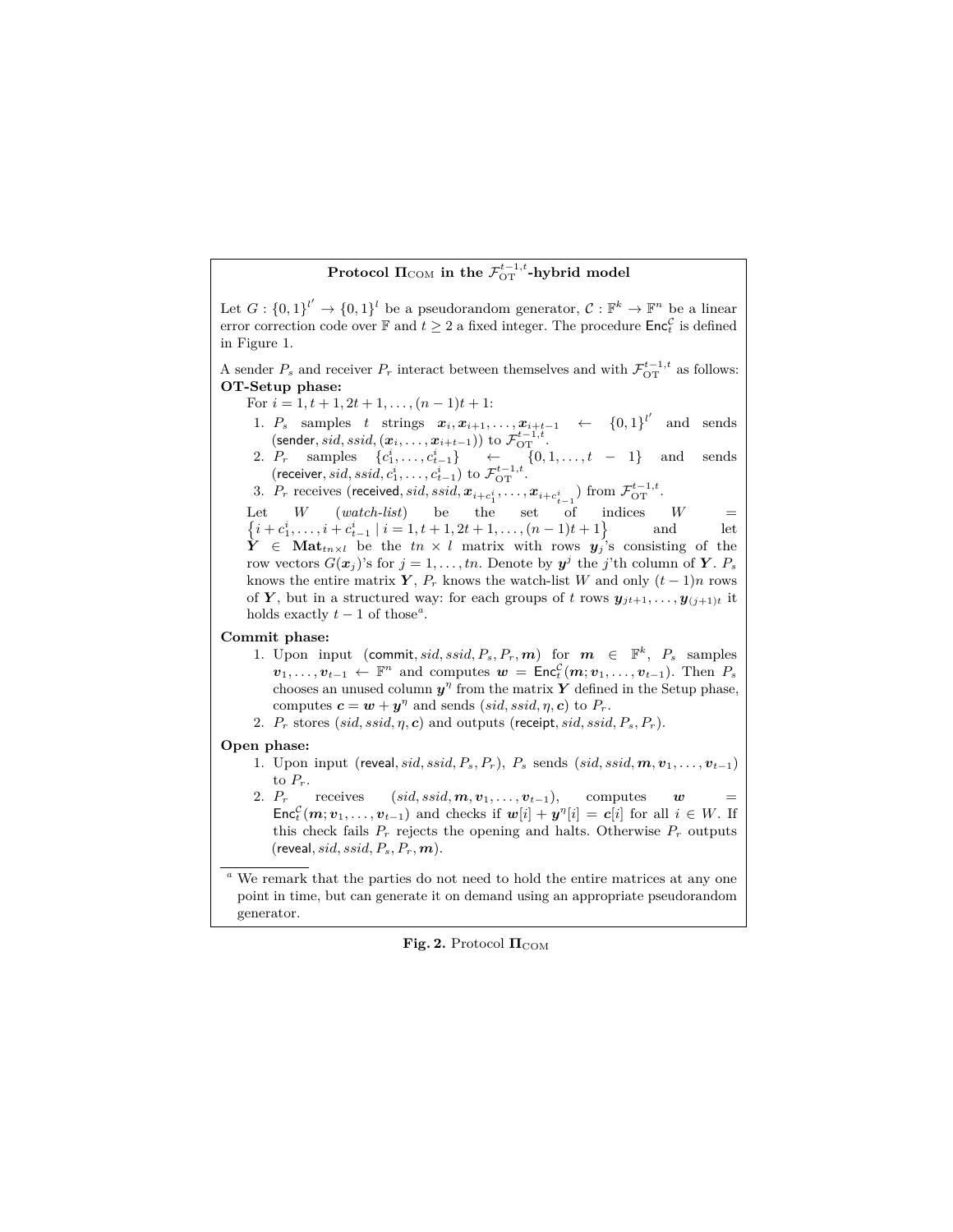chosen at random in each group, the probability that he doesn't see any mismatch is at most  $\left(\frac{1}{t}\right)$  $\frac{1}{t}\right)^{\tau+1}.$ 

*Computational hiding property:* from the security of the PRG *G*, we can claim that the receiver knows only *t*−1 entries in each group of consecutive entries of  $w^{\eta} = \text{Enc}^{\mathcal{C}}_t(m)$ . That is,  $P_r$  knows only  $t-1$  shares of each component of the codeword  $\mathcal{C}(m)$ . Thus, the hiding property follows from the (*t* − 1)-privacy property of the additive secret-sharing scheme for *t* players used to share each component of the codeword  $\mathcal{C}(m)$ .

The protocol  $\Pi_{COM}$  UC-realizes the ideal functionality  $\mathcal{F}_{COM}$  in the  $\mathcal{F}_{\text{OT}}^{t-1,t}$ -hybrid model, as stated in the following two propositions. See the full version  $[CDD+14]$  for the proofs.

**Proposition 1** (Statistical Binding Property). Let  $G : \{0,1\}^{l'} \rightarrow$  $\{0,1\}^l$  *be a pseudorandom generator and*  $C: \mathbb{F}^k \to \mathbb{F}^n$  *be a*  $[n, k, d]$  *error correction code over* F*. For every static active adversary* A *corrupting only*  $P_s$  *in the*  $\mathcal{F}_{\text{OT}}^{t-1,t}$ -*hybrid execution of*  $\Pi_{\text{COM}}$  *and for every environment*<sup>1</sup> Z*, there exists a simulator* S *such that:*

$$
\mathsf{IDEAL}_{\mathcal{F}_{\mathrm{COM}},\mathcal{S},\mathcal{Z}} \approx \mathsf{HYBRID}^{\mathcal{F}_{\mathrm{OT}}^{t-1,t}}_{\Pi_{\mathrm{COM}},\mathcal{A},\mathcal{Z}}
$$

*where the security parameter is*  $\tau = \frac{d-1}{2}$  $\frac{-1}{2}$ .

 ${\bf Proposition \ 2 \ \ (Computational Hiding Property).}$   $Let$   $G: \{0,1\}^{l'} \rightarrow$  $\{0,1\}^l$  *be a pseudorandom generator and*  $C: \mathbb{F}^k \to \mathbb{F}^n$  *be a*  $[n, k, d]$  *error correction code over* F*. For every static active adversary* A *corrupting only*  $P_r$  *in the*  $\mathcal{F}_{\text{OT}}^{t-1,t}$ *-hybrid model execution of*  $\Pi_{\text{COM}}$  *and for every environment* Z*, there exists a simulator* S *such that:*

$$
\mathsf{IDEAL}_{\mathcal{F}_\mathrm{COM},\mathcal{S},\mathcal{Z}}\approx\mathsf{HYBRID}^{\mathcal{F}_\mathrm{OT}^{t-1,t}}_{\Pi_\mathrm{COM},\mathcal{A},\mathcal{Z}}
$$

*where the security parameter is*  $\tau = \frac{d-1}{2}$  $\frac{-1}{2}$ .

## **5 Additive Homomorphic Property**

Notice that in the protocol  $\Pi_{\text{COM}}$  a commitment  $(i, c)$  may be accepted in the Open phase by an honest receiver even if  $\Lambda_t(\mathbf{w}^i)$  is not a codeword,

 $1$  Note that in the proof of Proposition 1 the requirement for the environment to be polynomial-time is not necessary. Indeed the proof holds for any environment that interacts with each system only a polynomial number of times.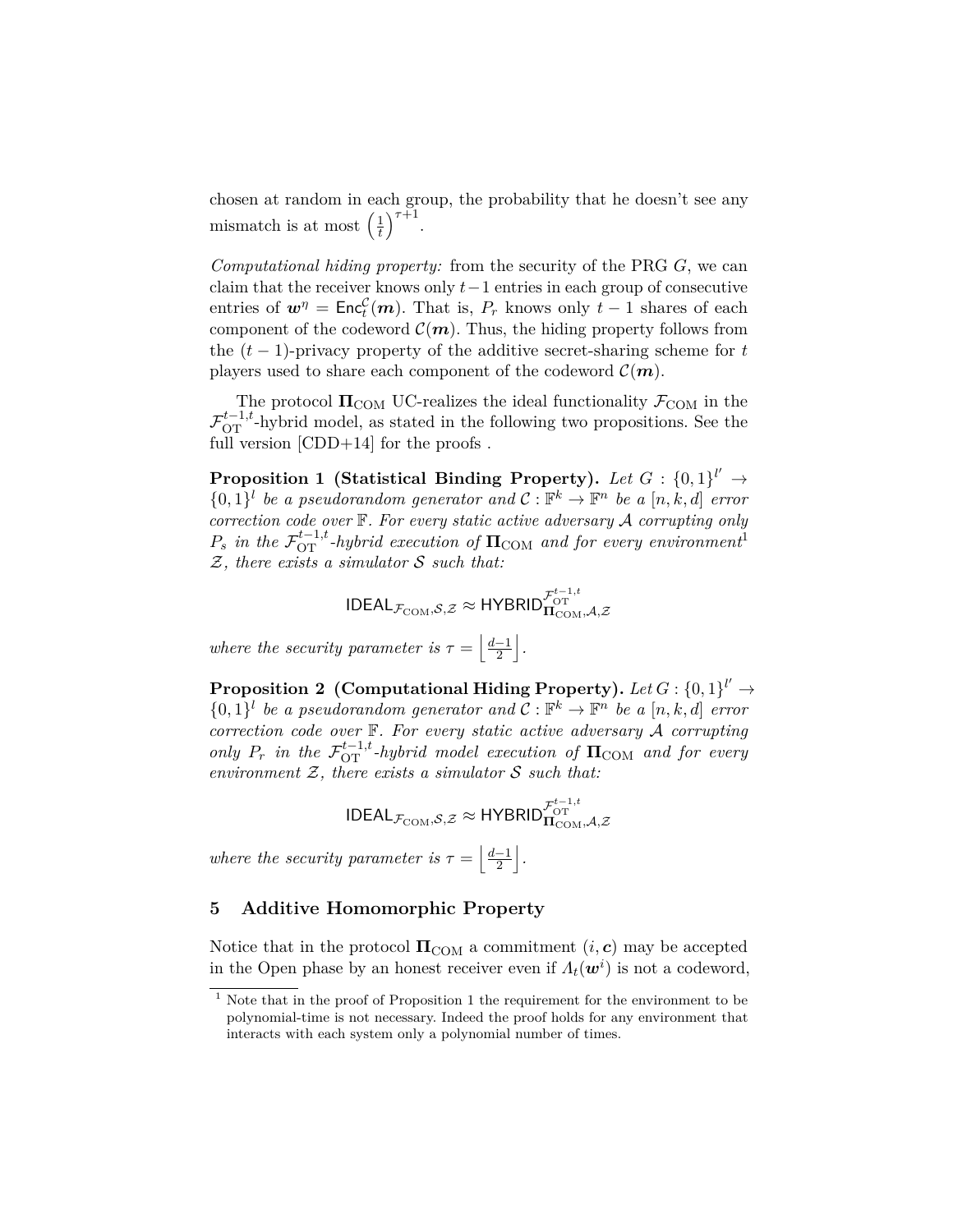but it is near enough to a codeword. More precisely, if a cheating sender computes  $\boldsymbol{w}^i$  in such a way that  $\Lambda_t(\boldsymbol{w}^i) = \mathcal{C}(\boldsymbol{m}) + \boldsymbol{e}$  for some error vector *e* with Hamming weight equal to *e*, then an honest receiver will accept the commitment  $(i, c)$  for the message **m** with probability equal to  $\left(\frac{1}{t}\right)$  $\frac{1}{t}$   $\Big)$ <sup>e</sup>.

Because of this, a cheating sender can setup an attack where with non negligible probability the sum of two commitments can be opened to a message that is different to the sum of the messages contained in the individual commitments. Given the vectors  $m, m'$  and  $\tilde{m}$  where  $\tilde{\bm{m}} \neq \bm{m}+\bm{m}',$   $P_s$  can compute the vectors  $\bm{e},$   $\bm{e}'$  and  $\tilde{\bm{e}}$  such that  $\bm{e}+\bm{e}'+\tilde{\bm{e}}=0$  $\mathcal{C}(m+m') - \mathcal{C}(\tilde{m})$  and the Hamming weight of each of them is less or equal than  $\tau$  (note that this is possible to achieve as long as  $d \leq 3\tau$ , which is not disallowed by our assumption  $d \geq 2\tau + 1$ ). In the Commit phase the corrupted  $P_s$  defines  $\mathbf{w} = \Sigma_t(\mathcal{C}(\bm{m}) - \bm{e})$  and  $\mathbf{w}' = \Sigma_t(\mathcal{C}(\bm{m}') - \bm{e}')$  and sends  $(\alpha, c)$  and  $(\beta, c')$ , where  $c = w + y^{\alpha}$  and  $c' = w' + y^{\beta}$ . Recall that  $\Sigma_t$  is the outer additive code in our encoding. From the above argument, in the Open phase, an honest receiver will accept  $(\alpha, c)$  or  $(\beta, c')$  as commitment for *m* or for *m'* respectively, with probability strictly greater than  $\left(\frac{1}{t}\right)$  $\left(\frac{1}{t}\right)^{\tau+1}$ in both cases. Furthermore with the same probability,  $P_s$  can also open the sum  $c + c'$  to  $\tilde{m}$  because by construction  $w + w' = \Sigma_t(\mathcal{C}(\tilde{m}) + \tilde{e})$ .

While we could prevent the attack above by imposing the stronger condition  $d \geq 3\tau + 1$ , it is easy to see that the same problem would still apply to the additions of at least  $\lceil \frac{d}{\tau} \rceil$  $\frac{d}{\tau}$ ] – 1 commitments.

To deal with this problem, we need to assure that for any vector *w* computed by the sender in the Commit phase, it holds that  $\Lambda_t(\mathbf{w})$  is an actual codeword. Since a correct vector  $w$  can be seen as a share-vector in the LSSS given by  $(k, M_t^{\mathcal{C}})$  (Remark 1), a standard way to achieve this guaranty is to convert  $(k, \mathbf{M}^{\mathcal{C}}_t)$  into a *verifiable secret-sharing scheme* (VSS). The latter is a secret-sharing scheme for which, together with the standard privacy property for unqualified sets of players, a stronger reconstruction property holds for the qualified sets. Indeed, in a VSS, even when the dealer is corrupted, any qualified set of honest players can determine a secret that is consistent with the share held by any honest player in the scheme. In order to obtain the additive homomorphic property for our commitment protocol, the basic idea we will use in Section 5.2 consists in forcing the sender to compute the vector *w* using a verifiable version of the encoding procedure  $Enc<sub>t</sub><sup>C</sup>$ . In this way the receiver can verify that *w* has been properly constructed (i.e.  $\Lambda_t(\mathbf{w})$  is a codeword) with overwhelming probability.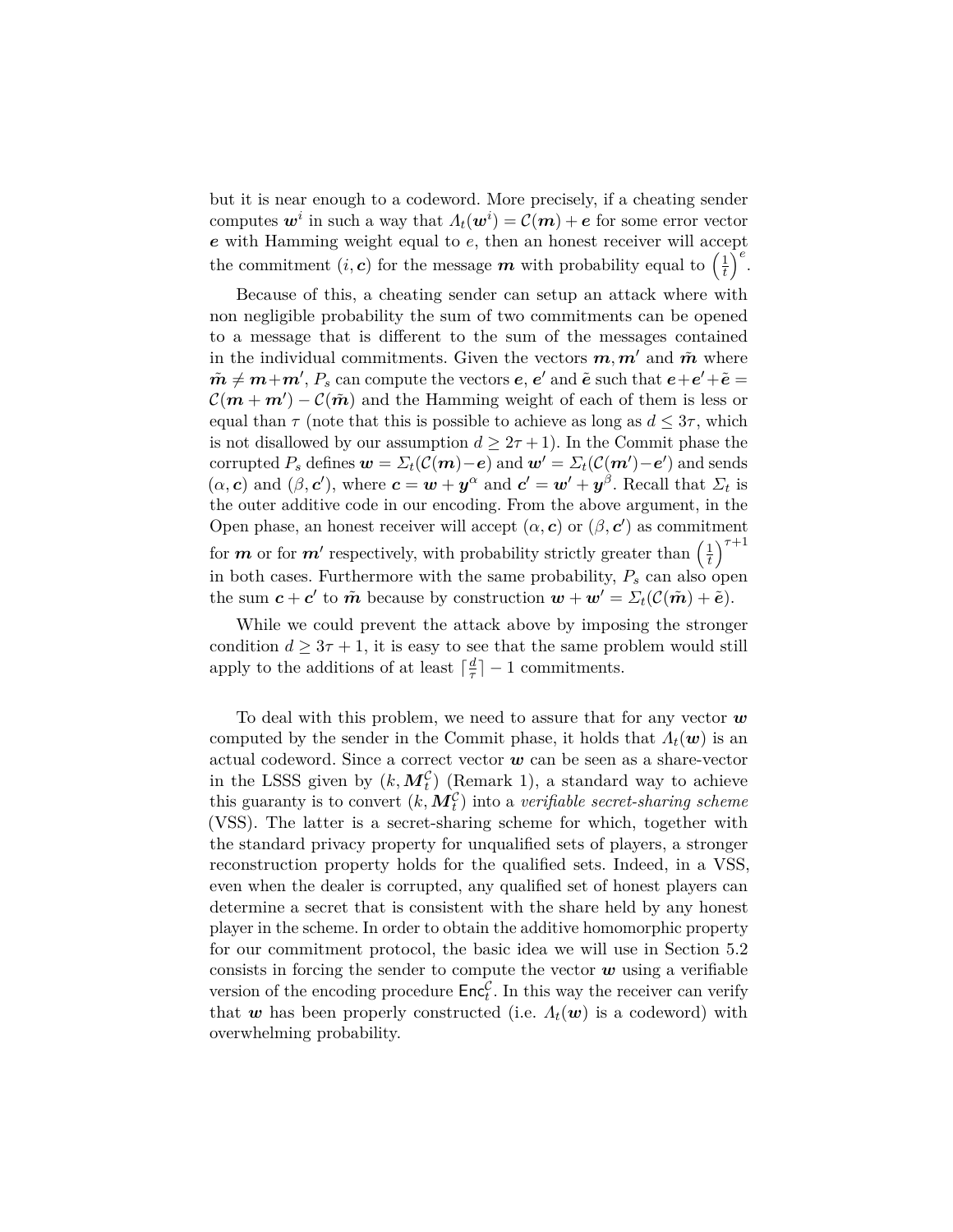### **5.1 Packed Verifiable Secret-Sharing Scheme**

In this section we recall the packed verifiable secret-sharing protocol described in [DDGN14]. We refer to the latter for the proof of the following lemmas. The protocol can be based on any linear secret-sharing scheme  $(k, M)$  for *N* players as defined in Section 2 and it secret-shares  $k$  vectors  $s_1, \ldots, s_k$  ∈  $\mathbb{F}^k$  in each its execution (the LSSS is over the field  $\mathbb{F}$ ). In the following,  $\boldsymbol{F}$  will be a  $m \times m$  matrix with entries in  $\mathbb{F}$  (*m* is the number of columns in  $M$ ) and  $f^b$  will be its the *b*-th column. For any index  $i = 1, ..., N$  define the column vector  $h^i = \boldsymbol{F} \cdot \boldsymbol{m}_i^{\top}$  and the row vector  $g_i = m_i \cdot F$  (where  $m_i$  is the *i*-th row in *M*). It is then clear that  $m_j \cdot h^i = g_j \cdot m_i^{\top}$  for all  $i, j \in [N]$ . The VSS protocol is shown in Figure 3.

#### **Protocol Π**VSS (*M*)

- 1. Let  $s_1, \ldots, s_k \in \mathbb{F}^k$  be the secrets to be shared. The dealer chooses a random  $m \times m$  matrix *F* with entries in  $\mathbb{F}$ , subject<sup>*a*</sup> to  $\pi_k(\boldsymbol{f}^i) = \boldsymbol{s}_i^{\top}$ , for any  $i = 1, ..., k$ .
- 2. For any  $i = 1, ..., N$ , the dealer computes  $h^i$  and  $g_i$  and sends them to  $P_i$
- 3. Each player  $P_j$  sends  $g_j \cdot m_i^{\top}$  to  $P_i$ , for  $i = 1, \ldots, N$ .
- 4. Each  $P_i$  checks, for  $j = 1, ..., N$ , that  $m_j \cdot h^i$  equals the value received from  $P_i$ . He broadcasts (accept, sid, ssid,) if all checks are satisfied, otherwise he broadcasts (reject*, sid, ssid,*).
- 5. If all players said (accept, sid, ssid,), then each  $P_j$  stores  $g_j[i]$  as his share of  $s_i$ , for  $i = 1, \ldots, k$ . Otherwise the protocol aborts.

<sup>*a*</sup> Recall that we use  $\pi_k$  to denote the projection that outputs the first *k* coordinates of a vector

**Fig. 3.** Packed Verifiable Secret-Sharing Scheme

For a column vector  $v \in \mathbb{F}^m$ , we will say that  $v$  *shares*  $s \in \mathbb{F}^k$ , if  $\pi_k(\mathbf{v}) = \mathbf{s}$  and each honest player  $P_j$  holds  $\mathbf{m}_j \cdot \mathbf{v}$ . It is clear the the scheme  $\Pi_{VSS}$  is complete, i.e. if the dealer is honest, then all honest players accept and the column vector  $f^i$  shares  $s_i$ , for any  $i = 1, \ldots, k$ . Moreover, the scheme has the following reconstruction property:

**Lemma 1.** *Let B be a qualified subset of b honest players and assume that the protocol*  $\Pi_{VSS}$  *doesn't abort. Then, for all*  $i = 1, \ldots, k$ *, the vector*  $\tilde{\bm{f}}^i$  (defined by  $\tilde{\bm{f}}^i = \sum_{j=1}^b {\bm{r}}_{B,i}[j]{\bm{h}}^j$ ) shares  $\pi_k(\tilde{\bm{f}}^i)$ . The vectors  ${\bm{r}}_{B,i}$  are *the reconstruction vectors defined in Section 2.3.*

Lemma 1 assures that if the protocol  $\Pi_{VSS}$  doesn't abort, then, even when the dealer is corrupted, for all  $i = 1, \ldots, k$  the info held by a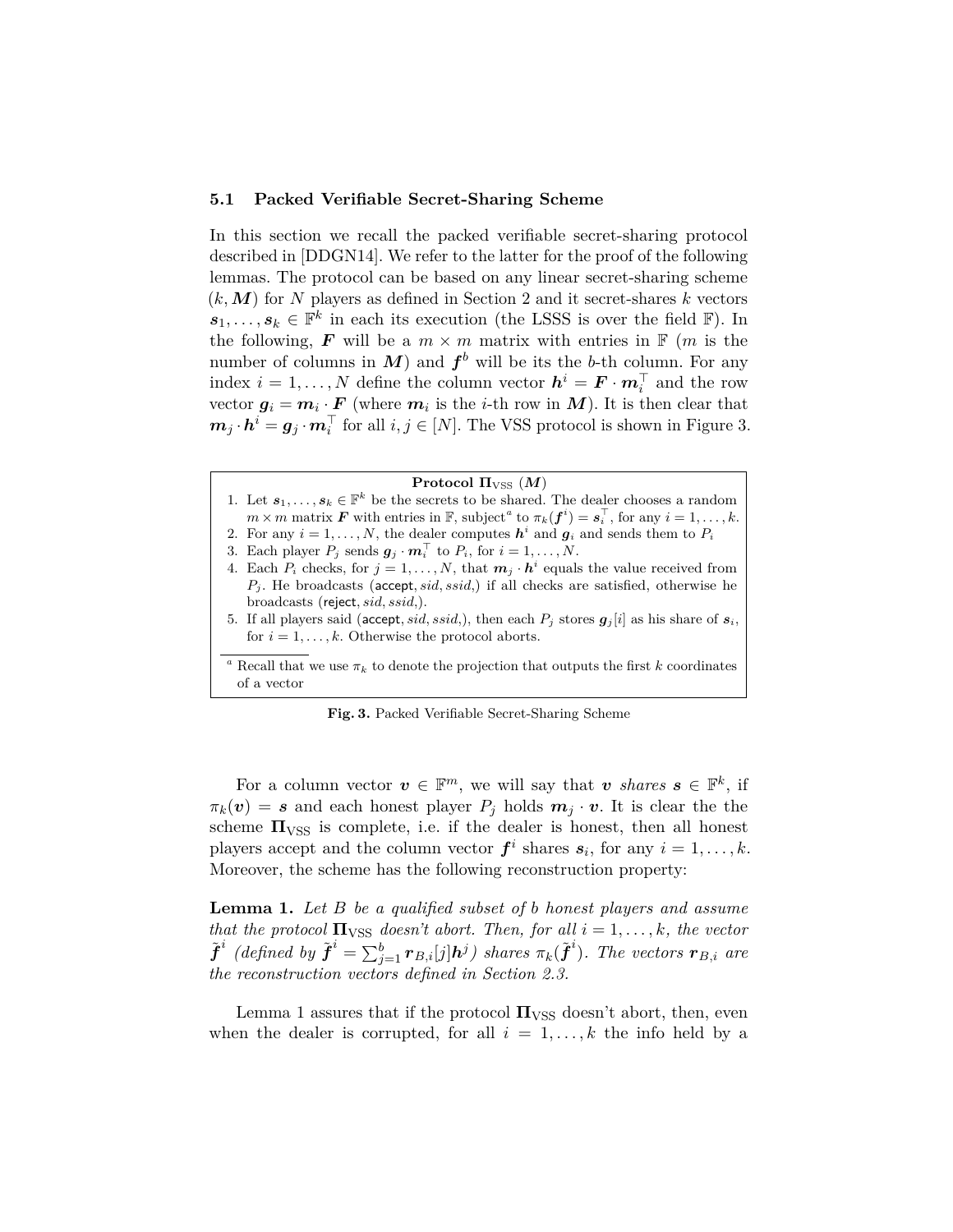qualified set of honest players at the end of the protocol determine the secret  $s_i = \pi_k(\tilde{f}^i)^\top$  and the randomness  $\tilde{f}^i$  used by the dealer to share it in such a way that  $(M \cdot \tilde{\boldsymbol{f}}^i)[j] = \boldsymbol{m}_j \cdot \tilde{\boldsymbol{f}}^i = \boldsymbol{g}_j[i]$  for any *j* with  $P_j$  honest.

Finally, since  $\Pi_{VSS}$  shares *k* secrets in one execution, the privacy property can be stated in an extended form which also guarantees that making public any linear combination of the shared secrets doesn't reveal extra info on the individual secrets.

**Lemma 2.** If the dealer in  $\Pi_{VSS}$  is honest, then for any unqualified set *of players A and for any*  $\lambda_1, \ldots, \lambda_\ell \in \mathbb{F}$ *, the distribution of*  $\{F \cdot M_A^{\top}, M_A \cdot$  $\mathbf{F}, \sum_{j=1}^{\ell} \lambda_j \mathbf{s}^j$  *is independent of the secrets held by the dealer.* 

### **5.2 Homomorphic Commitment Scheme**

In this section we present our additively homomorphic commitment scheme. The protocol is designed in the  $\mathcal{F}_{\text{OT}}^{t-1,t}$ -hybrid model using preprocessing and it will be based on the instantiation of the  $\Pi_{\rm VSS}$  protocol in which the underlying LSSS is the one that is equivalent to our encoding procedure  $\mathsf{Enc}^{\mathcal{C}}_t$ . The result is a commitment scheme that can be seen as a concrete exemplification of the homomorphic commitment scheme described in [DDGN14]. Note that in this section, for technical reasons, the fixed integer *t* has to be strictly greater than 2.

Given the  $[n, k, d]$  linear error-correcting code  $\mathcal{C}$ , we have already noted in Remark 1 that computing the vector  $\mathbf{w} = \mathsf{Enc}^{\mathcal{C}}_t(\mathbf{m}; \mathbf{v}_1, \dots, \mathbf{v}_{t-1})$ is equivalent to computing the share-vector for  $m$  in the LSSS defined by  $(k, M_t^{\mathcal{C}})$  for  $N = tn$  players. In particular  $\boldsymbol{w} = \boldsymbol{M}_t^{\mathcal{C}} \cdot \boldsymbol{f}$  where the vector  $f$  is given by  $f = (m, f_1, \ldots, f_n)^\top$  with  $f_j = (v_1[j], \ldots, v_{t-1}[j])$  for any *j* ∈ [*n*].

The protocol  $\Pi_{\text{HCOM}}$  is presented in Figure 4. In the Setup phase, firstly the same watch-list mechanism of  $\Pi_{COM}$  is created and after the sender runs  $\Pi_{VSS}$  on some random messages  $r_1, \ldots, r_k$  computing the vectors  $\mathbf{h}^i$ ,  $\mathbf{g}_i$  for all  $i = 1, ..., N$ . In particular  $P_s$  computes  $\mathsf{Enc}^{\mathcal{C}}_t(\mathbf{r}_i) =$  $(g_1[i], \ldots, g_N[i])^{\top}$ . Thanks to the watch-list mechanism, the receiver sees all the vectors  $h^i, g_i$  such that *i* is in the watch-list set *W* and therefore it can check the relation  $m_j \cdot h^i = g_j \cdot m_i^{\top}$  for all  $i, j$  in W. If all these checks are satisfied, then it follows from the strong reconstruction property of the VSS, that the vectors  $\mathsf{Enc}^{\mathcal{C}}_t(r_i)$  have been properly constructed (i.e.  $\Lambda_t(\mathsf{Enc}^{\mathcal{C}}_t(\mathbf{r}_i))$  is a codeword) with overwhelming probability. Nevertheless, since the set of players  $\{P_i \mid i \in W\}$  is unqualified for the LSSS  $(k, M_t^{\mathcal{C}})$ , the receiver has no info about the vectors  $r_1, \ldots, r_k$ .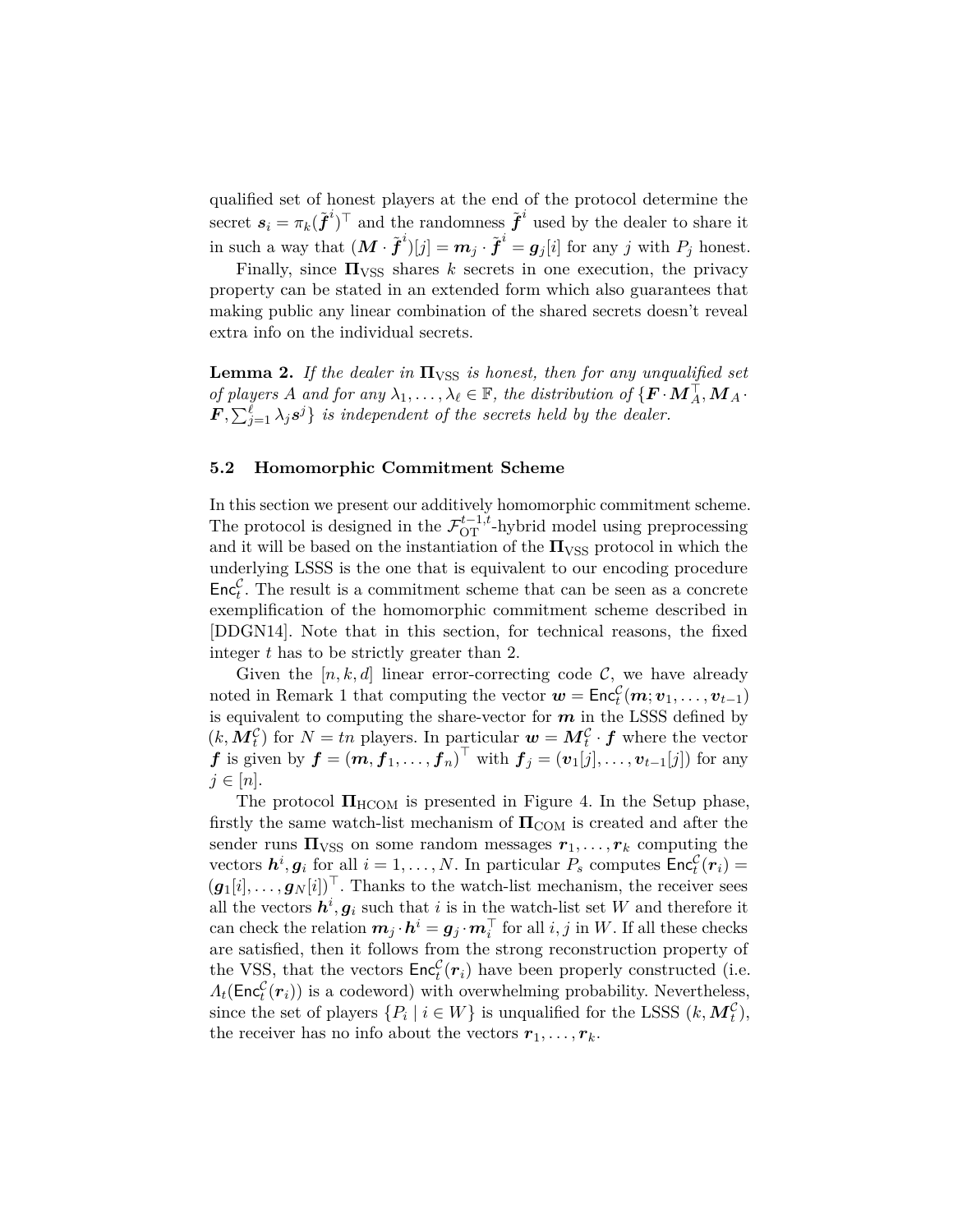In the Online phase, to commit to  $m \in \mathbb{F}^k$ , the sender takes an unused  $r_n$  and sends  $c = m + r_n$  to the sender. The commitment is represented by the pair  $(\eta, c)$ . To open it, the sender reveals  $m$  and the randomness used to compute  $w = \text{Enc}^{\mathcal{C}}(r_{\eta})$ , thus the receiver can check if the entries he already knows of the encoding of *r<sup>η</sup>* match the ones of *w*.

As in the basic protocol, the hiding property follows easily from the privacy of the VSS scheme and the security of the PRG. The binding property, again, follows from the fact that in order to change  $r_i$  in  $r'_i$ the sender has to change a large amount of entries in  $\mathsf{Enc}^{\mathcal{C}}_t(\mathbf{r}_i)$  without knowing which entries the receiver checks. Finally, in this protocol we can implement additions: given a commitment  $(\alpha, c_1)$  to  $m_1$  and a commitment  $(\beta, c_2)$  to  $m_2$ , both the parties can just compute  $c_3 = c_1 + c_2$  and store  $((\alpha, \beta), c_3)$  as new commitment. To open  $c_3$  to  $m_1 + m_2$  the senders sends to  $P_r$  the vector  $m_1+m_2$  and the sum of the randomness used in  $Enc_t^{\mathcal{C}}(r_\alpha)$ an in  $\mathsf{Enc}^{\mathcal{C}}_t(r_\beta)$ . While the receiver will check the received randomness as in an usual Open phase but considering the sum of the encodings of  $r_\alpha$ and  $r_\beta$ .

Note that now a commitment will be represented by  $(\eta, c)$ , where  $\eta$ can also be a tuple of indices instead of just one index in  $[k] = \{1, \ldots, k\}.$ Indeed, if  $c$  is the commitment obtained by the sum of  $\ell$  standard commitments (i.e. commitments created in the Commit phase), then  $\eta \in [k]^\ell$ . For this reason, in order to implement the Addition command in the description of the protocol, we will use the following notation: if  $\alpha \in [k]^i$ and  $\beta \in [k]^j$ , then  $\gamma = \alpha \parallel \beta = (\alpha, \beta) \in [k]^{i+j}$ .

The protocol  $\Pi_{\rm HCOM}$  UC-realizes the ideal functionality  $\mathcal{F}_{\rm HCOM}$  in the  $\mathcal{F}_{\text{OT}}^{t-1,t}$ -hybrid model, as stated in the following two propositions. See the full version [CDD+14] for the proofs .

**Proposition 3** (Statistical Binding Property). Let  $G : \{0,1\}^{l'} \rightarrow$  $\{0,1\}^{2m}$  *be a pseudorandom generator and*  $\mathcal{C}: \mathbb{F}^k \to \mathbb{F}^n$  *be a*  $[n, k, d]$  *error correction code over* F*. For every static active adversary* A *corrupting only*  $P_s$  *in the*  $\mathcal{F}_{\text{OT}}^{t-1,t}$ *-hybrid world execution of*  $\Pi_{\text{HCOM}}$  *and for every environment* Z*, there exists a simulator* S *such that:*

$$
\mathsf{IDEAL}_{\mathcal{F}_{\mathrm{HCOM}},\mathcal{S},\mathcal{Z}} \approx \mathsf{HYBRID}_{\Pi_{\mathrm{HCOM}},\mathcal{A},\mathcal{Z}}^{\mathcal{F}_{\mathrm{OT}}^{t-1,t}}
$$

*where the security parameter is*  $\tau = \frac{d-1}{2}$  $\frac{-1}{2}$ .

Also in the protocol  $\Pi_{\text{HCOM}}$  it is possible to implement polynomial many commitments, after having run the OT-Setup phase only once.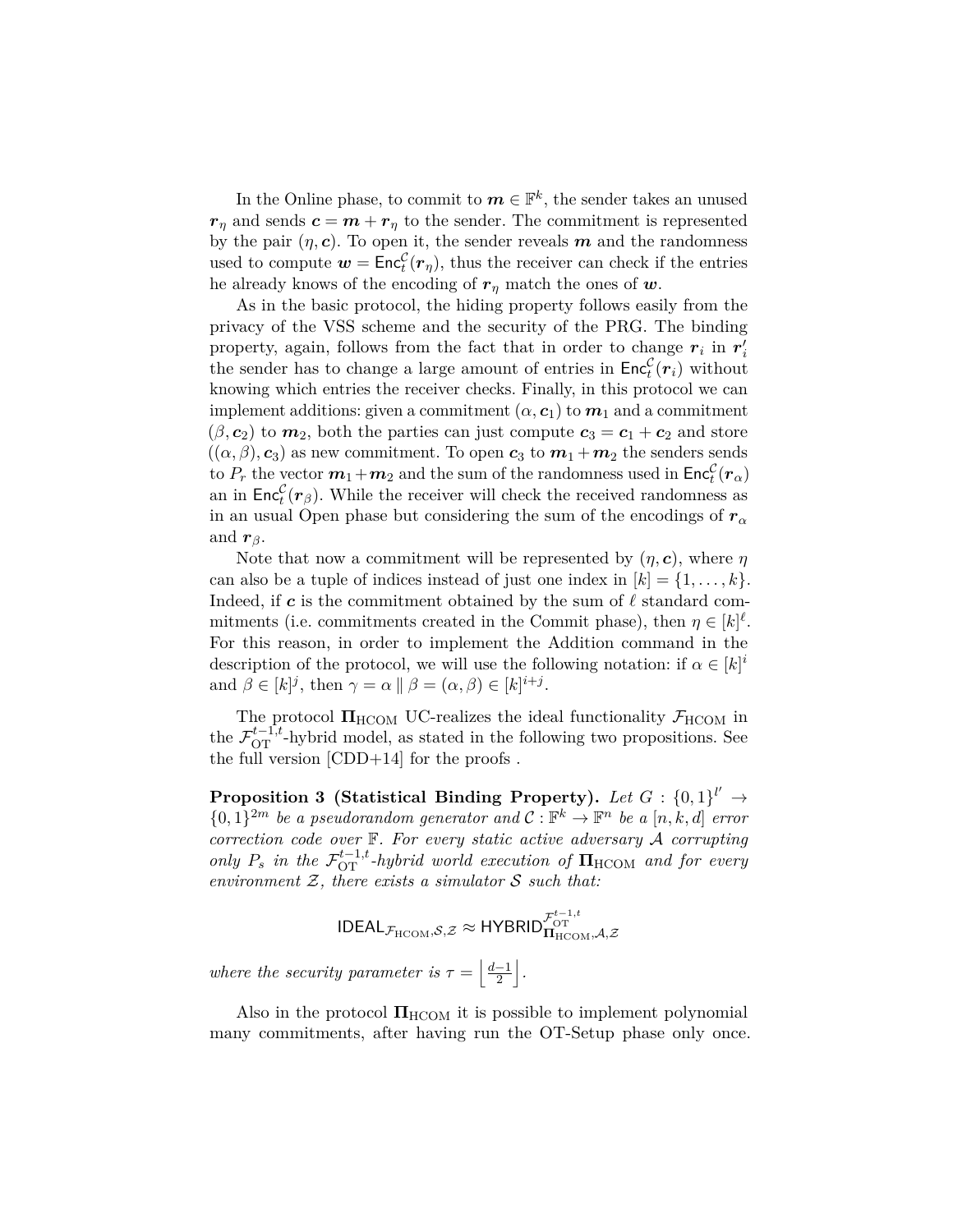## $\mathbf{Protocol} \ \mathbf{\Pi}_{\rm HCOM}$  in the  $\mathcal{F}_{\rm OT}^{t-1,t}$ -hybrid model

Let  $G: \{0,1\}^{l'} \to \{0,1\}^{2m}$  be a pseudorandom generator,  $\mathcal{C}: \mathbb{F}^k \to \mathbb{F}^n$  be a  $[n, k, d]$ code over  $\mathbb{F}$  and  $t \geq 3$  a fixed integer. We recall that  $N = tn$ ,  $m = k + (t - 1)n$  and the matrix  $M_t^{\mathcal{C}}$ , whose *i*-th row is called  $m_i$ , is defined in Remark 1. A sender  $P_s$  and receiver  $P_r$  interact between themselves and with  $\mathcal{F}_{\text{OT}}^{t-1,t}$  as follows: **Setup phase:**

#### **OT-Setup:**

For  $i = 1, t + 1, 2t + 1, \ldots, (n - 1)t + 1$ :

- 1.  $P_s$  samples *t* strings  $x_i, x_{i+1}, \ldots, x_{i+t-1} \leftarrow \{0, 1\}^{l'}$  and sends  $(\textsf{sender}, sid,ssid,(\boldsymbol{x}_i,\dots,\boldsymbol{x}_{i+t-1})) \text{ to } \mathcal{F}_{\text{OT}}^{t-1,t}.$
- 2.  $P_r$  samples  $\{c_1^i, \ldots, c_{t-1}^i\}$  ←  $\{0, 1, \ldots, t-1\}$  and sends (receiver, sid, ssid, c<sup>i</sup><sub>1</sub>, ..., c<sup>i</sup><sub>*t*-1</sub>) to  $\mathcal{F}_{\text{OT}}^{t-1,t}$ .<br>*P* received received and asid  $\tau$
- 3.  $P_r$  receives (received, sid, ssid,  $x_{i+c_1^i}, \ldots, x_{i+c_{i-1}^i}$ ) from  $\mathcal{F}_{\text{OT}}^{t-1,t}$ .

Let  $Y \in \text{Mat}_{N \times 2m}$  be the  $N \times 2m$  matrix with rows  $y_j$ 's consisting of the row vectors  $G(x_j)$ 's for  $j = 1, ..., N$  and  $W =$  $\{i + c_1^i, \ldots, i + c_{t-1}^i \mid i = 1, t + 1, 2t + 1, \ldots, (n-1)t + 1\}.$ 

### **Pre-commitment:**

- 1. Upon receiving (received, *sid*, *ssid*) from  $\mathcal{F}_{\text{OT}}^{t-1,t}$ ,  $P_s$  samples  $r_1, \ldots, r_k$  ←  $\mathbb{F}^k$  and runs  $\Pi_{\text{VSS}}$   $(M_t^{\mathcal{C}})$  using  $r_1, \ldots, r_k$  as input and constructing the row vectors  $w_i = (g_i, (h^i)^{\top}) \in \mathbb{F}^{2m}$  for  $i = 1, \ldots, N$ . Let  $W \in \textbf{Mat}_{N \times 2m}$  be the matrix consisting of the rows *wi*.
- 2.  $P_s$  computes  $\mathbf{A} = \mathbf{W} + \mathbf{Y}$  and sends (*sid, ssid, A*) to  $P_r$ . Denote with *a<sup>i</sup>* the *i*-th row of *A*.
- 3.  $P_r$  computes  $(g_i, (h^i)^{\top}) = a_i y_i$  for all  $i \in W$  and checks if  $m_j \cdot h^i =$  $g_j \cdot m_i^{\top}$  for all different indices  $i, j \in W$ . If all the checks are satisfied, then  $P_r$  accepts the Setup phase, otherwise it halts.

### **Commit phase:**

- 1. Upon input (commit, sid, ssid,  $P_s$ ,  $P_r$ ,  $m$ ) for  $m \in \mathbb{F}^k$ ,  $P_s$  chooses an unused *r<sub>n</sub>* from the Setup phase, computes  $c = m + r_n$  and sends (*sid, ssid, n, c*) to  $P_r$ .
- 2.  $P_r$  stores  $(sid, ssid, \eta, c)$  and outputs (receipt, sid, ssid,  $P_s$ ,  $P_r$ ).

#### **Addition:**

- If the tuples  $(sid, ssid_1, \alpha, c_1), (sid, ssid_2, \beta, c_2)$  were previously sent by *P<sup>s</sup>* and recorded by *Pr*, then:
- 1. Upon input (add, sid, ssid<sub>1</sub>, ssid<sub>2</sub>, ssid<sub>3</sub>,  $P_s$ ,  $P_r$ ), both the players  $P_s$  and *P<sub>r</sub>* define and store (*sid, ssid*<sub>3</sub>,  $\gamma$ , *c*<sub>3</sub>) where  $\gamma = \alpha \parallel \beta$  and  $c_3 = c_1 + c_2$ .

### **Open phase:**

- If  $(sid, ssid, \delta, c')$  was stored and  $\delta = (\delta_1, \ldots, \delta_\ell) \in [k]^\ell$ , then:
- 1. Upon input (reveal, sid, ssid,  $P_s$ ,  $P_r$ ) to reveal message  $m'$ ,  $P_s$  sends  $(sid, ssid, m', v_1, \ldots, v_{t-1})$  to  $P_r$ , where  $v_i = \sum_{j=1}^{\ell} v_i^{\delta_j}$  for all  $i =$  $1, \ldots, t-1$  and the vector<sup>*a*</sup>  $\mathsf{Enc}^{\mathcal{C}}_t(r_{\delta_j}; v_1^{\delta_j}, \ldots, v_{t-1}^{\delta_j})$  is the column number  $\delta_j$  in the matrix **W** (for all  $j = 1, \ldots, \ell$ ).
- 2.  $P_r$  receives  $(sid, ssid, m', v_1, \ldots, v_{t-1})$  and computes  $w = \text{Enc}^{\mathcal{C}}_t(c'$  $m'; v_1, \ldots, v_{t-1}$ ). Then,  $P_r$  checks if  $w[j] = \sum_{i=1}^{\ell} g_j[\delta_i]$  for all the entries  $j \in W$ . If this check fails  $P_r$  rejects the commitment and halts. Otherwise  $P_r$  outputs (reveal, sid, ssid,  $P_s$ ,  $P_r$ ,  $m'$ ).

<sup>*a*</sup> Since the LSSS defined by  $(k, M_t^C)$  is equivalent to the encoding procedure  $Enc_t^C$ ,  $P_s$  already knows the vectors  $\{v_i^{\delta_j}\}_i$  used to encode  $r_{\delta_j}$  from the Pre-commitment phase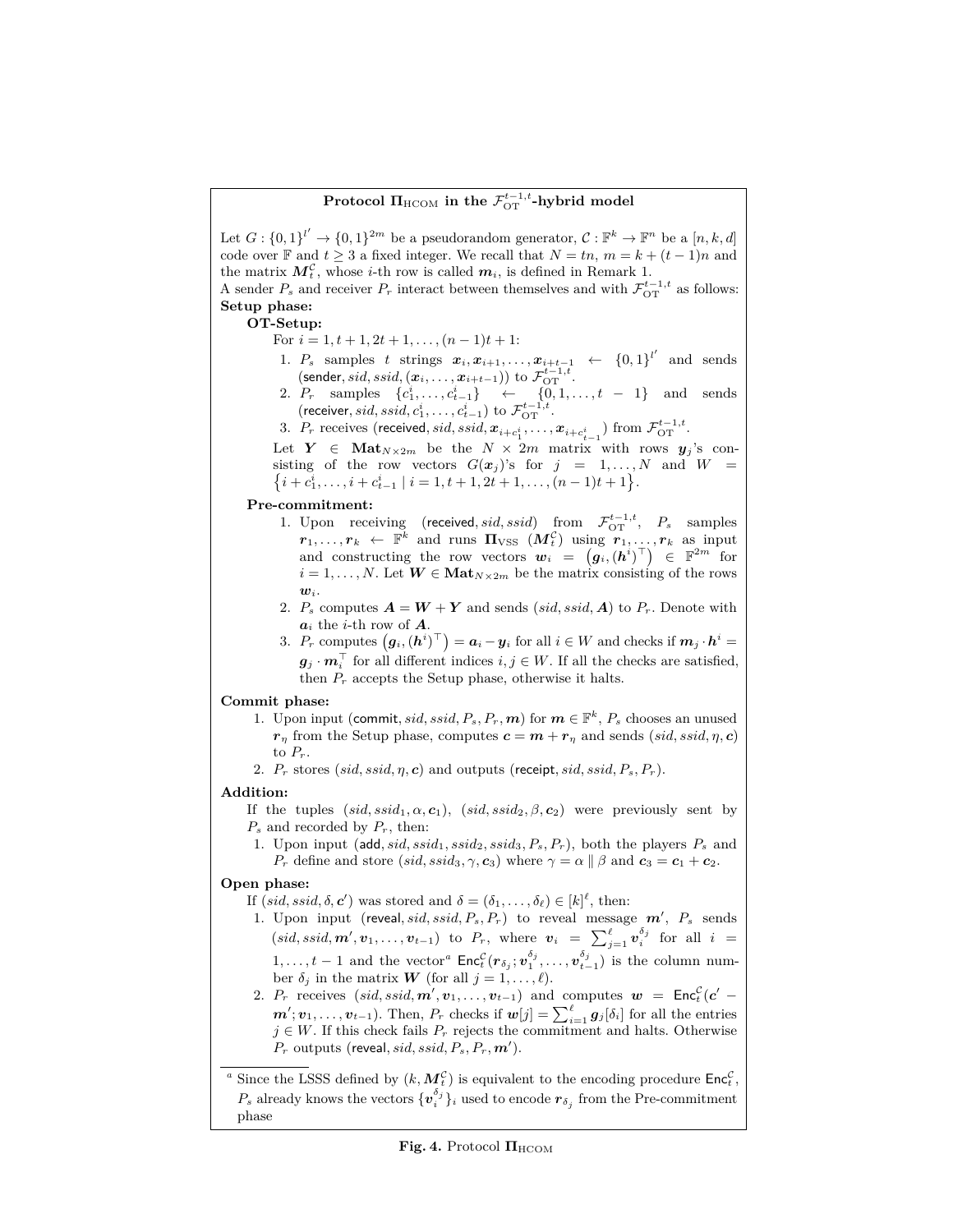Indeed, after that the watch-list *W* has been settled, the sender can always sample new random vectors  $r_1^*, \ldots, r_k^* \leftarrow \mathbb{F}^k$  and, together with the receiver, repeat the execution of the Pre-commitment phase on this new input. We have already recalled in Section 4 that it is possible to expand the PRG output in order to have new one-time keys to use in the each execution of the Pre-commitment phase. After that,  $P_s$  and  $P_r$  can continue the protocol following the instructions in  $\Pi_{\text{HCOM}}$ . Moreover, this doesn't create any restriction about the Addition command: we can allow the sum of commitments that use one-time keys coming from different Pre-commitment phases.

 ${\bf Proposition \ 4 \ \ (Computational Hiding Property).}$   $Let\, G: \{0,1\}^{l'} \rightarrow$  $\{0,1\}^{2m}$  *be a pseudorandom generator and*  $\mathcal{C}: \mathbb{F}^k \to \mathbb{F}^n$  *be a*  $[n, k, d]$  *error correction code over* F*. For every static active adversary* A *corrupting only*  $P_r$  *in the*  $\mathcal{F}_{\text{OT}}^{t-1,t}$ -*hybrid world execution of*  $\Pi_{\text{HCOM}}$  *and for every environment* Z*, there exists a simulator* S *such that:*

$$
\mathsf{IDEAL}_{\mathcal{F}_{\mathsf{HCOM}},\mathcal{S},\mathcal{Z}} \approx \mathsf{HYBRID}_{\mathbf{\Pi}_{\mathsf{HCOM}},\mathcal{A},\mathcal{Z}}^{\mathcal{F}_{\mathsf{OT}}^{t-1,t}}
$$

*where the security parameter is*  $\tau = \frac{d-1}{2}$  $\frac{-1}{2}$ .

## **6 Complexity and Concrete Efficiency**

In this section we discuss the computational and communication complexities of the commitment schemes proposed in Sections 4 and 5. We also estimate concrete parameters and compare the efficiency of our schemes with previous works.

### **6.1 Complexity**

The commitment scheme presented by Damgård *et al.* in [DDGN14] suffered from a quadratic computational overhead in order to achieve optimal communication overhead. This issue stems from the fact that their scheme requires an underlying LSSS that operates over constant size fields [CDP12] whose sharing operations consist in matrix multiplications. Our homomorphic scheme circumvents that by constructing the VSS scheme from a linear error correcting code with linear-time encoding where one can compute shares by computing encodings.

The core component of both commitment schemes is the coding scheme  $\mathsf{Enc}^{\mathcal{C}}_t$ . This construction can be seen both as an error correcting code (ECC)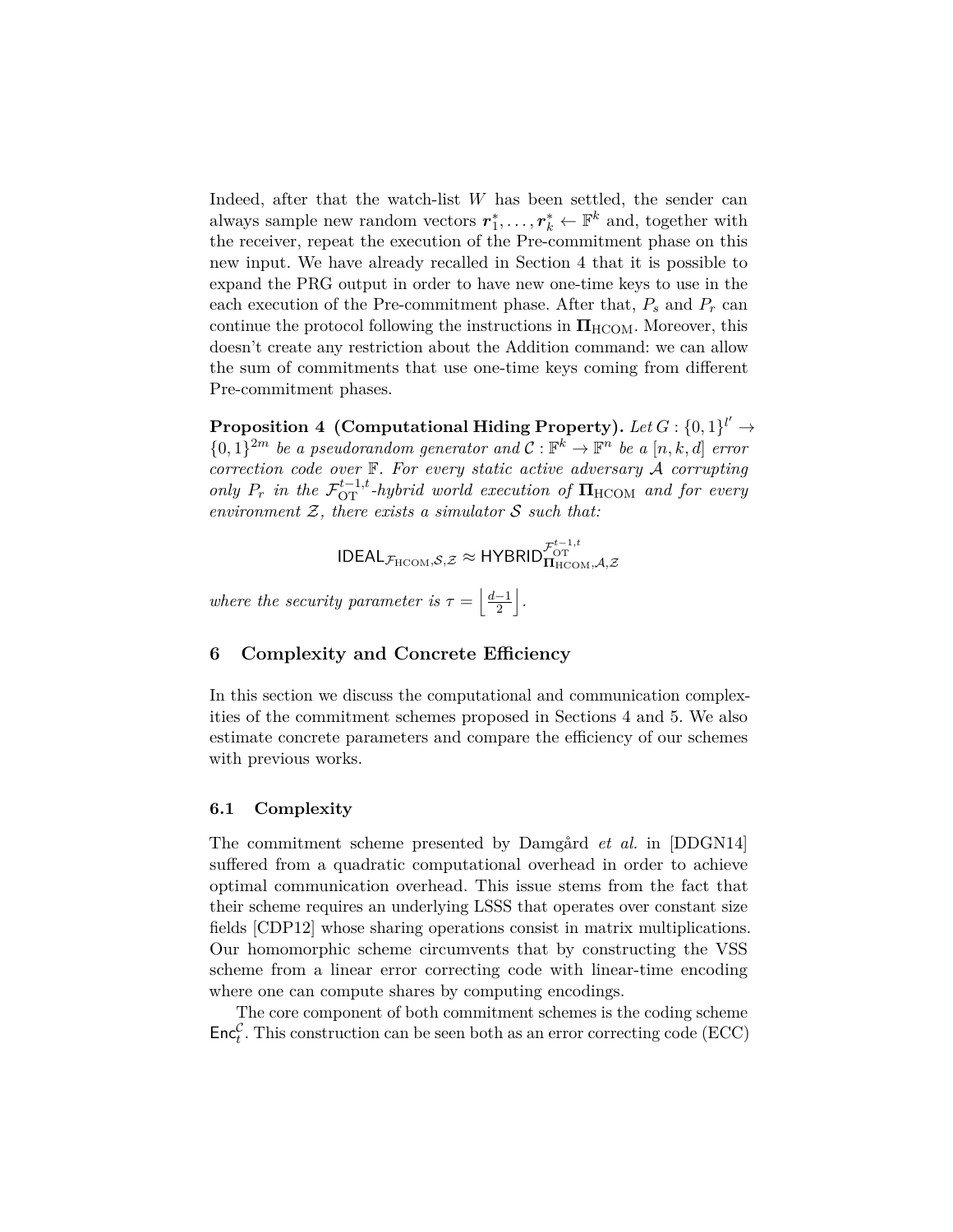and a linear secret secret sharing scheme for a specific access structure.  $\mathsf{Enc}^{\mathcal{C}}_t$  can be built from *any* linear error correcting code, differently from previous results, which require codes whose dual codes have high minimum distance in order to construct LSSS. This fundamental difference in construction allows us to obtain a coding scheme  $\mathsf{Enc}^{\mathcal{C}}_t$  (and consequently a LSSS) that runs in linear time on the input length from any linear-time encodable error correcting code. There exist constructions of linear-time encodable codes with constant rate and good (i.e., linear in the codeword length) minimum distance, see [GI01,GI02,GI03,GI05,Spi96]. However, these may even be more sophisticated than what we need since all we require about the minimum distance is that it is at least  $2\tau + 1$ , where  $\tau$ is the security parameter.

The encoding and decoding procedures of  $\mathsf{Enc}^{\mathcal{C}}_t$  inherit the complexity of the underlying code. Notice that in our constructions we only utilize the encoding procedure of  $Enc_{t}^{\mathcal{C}}$ , since sharing and verifying share consistency in the VSS scheme of Figure 3 can be seen as encoding. Hence, our constructions can even take advantage of recent advances in linear-time encodable codes [DI14].

Combining a linear-time encoding procedure  $\mathsf{Enc}^{\mathcal{C}}_t$  with a PRG where we pay only a constant number of elementary bit operations per output bit (see, *e.g.*, [VZ12]), we obtain UC-secure commitments with optimal computational complexity. Notice that the setup phase (where OTs are needed) is only run once, allowing for an arbitrary number of posterior commitments. Thus, the cost of this phase is amortized over the number of commitments. Communication complexity is also linear in the message length if  $\mathcal C$  has constant rate.

### **6.2 Concrete Parameters and Efficiency**

Even though our schemes can achieve optimal asymptotic computational and communication complexities, we are also interested in obtaining highly efficient concrete instantiations. As an example, we estimate parameters for a concrete instantiation of our schemes with message length  $k = 256$ bits and statistical security parameter  $\tau = 60$ . We refer the reader to the full version [CDD+14] for a generic evaluation of the commitment schemes' performance as a function of the underlying error correcting code parameters and remarks on their suitability for efficiently preprocessing commitments.

**Bulding Blocks:** The basic building blocks of our commitment scheme are the coding scheme  $\mathsf{Enc}^{\mathcal{C}}_t$ , a PRG and a UC-secure OT protocol. We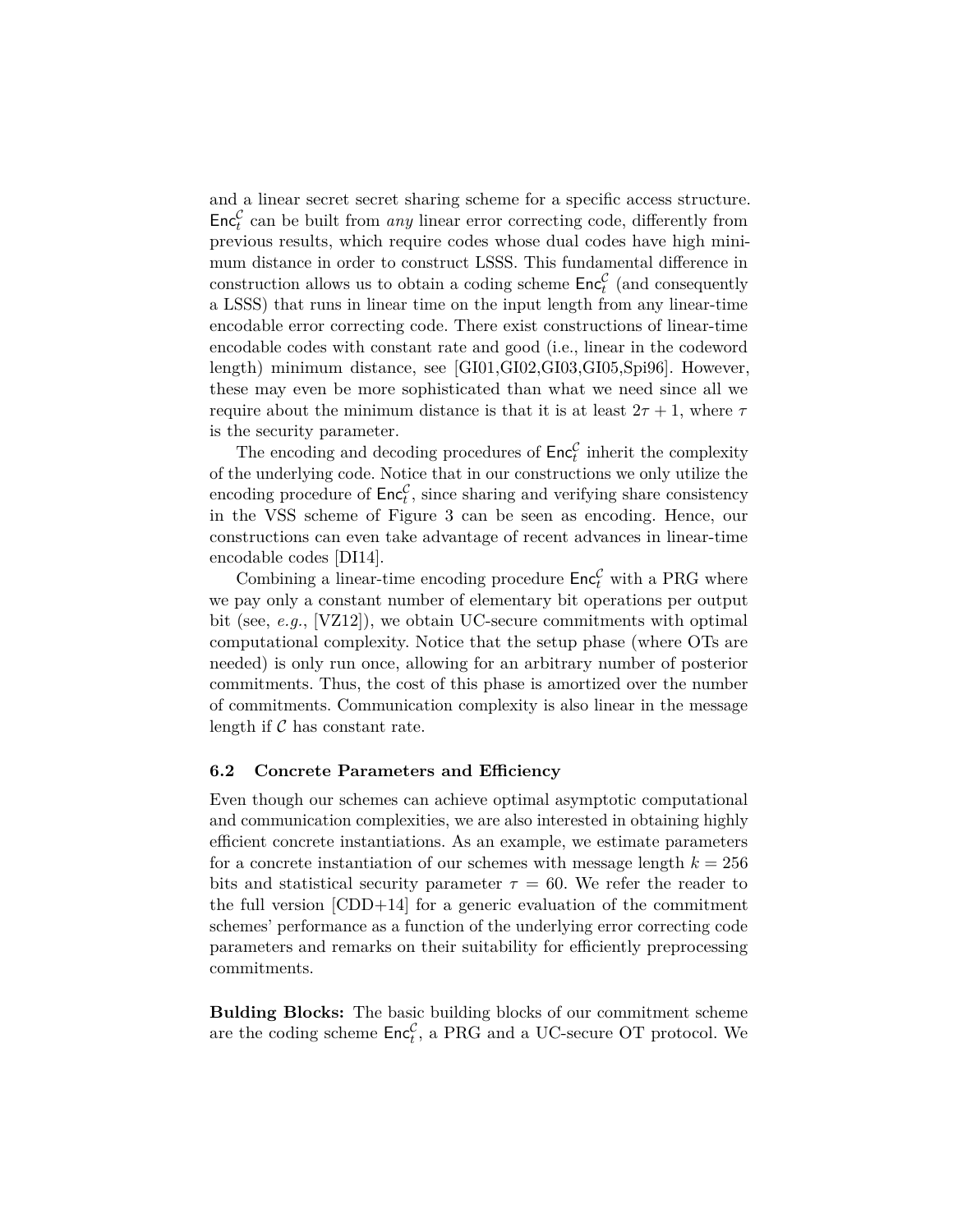select the following constructions of these building blocks for our concrete instances:

- **– OT:** The UC-secure protocol presented in [PVW08]. This protocol is round optimal and requires communicating 6 group elements and computing 11 exponentiations per transfer.
- **– PRG:** AES in counter mode, using the IV as a PRG seed. AES implementations are readily available in modern hardware (*e.g.* Intel's AES-NI) making the cost of this PRG negligible.
- $-$  Enc<sub>c</sub><sup>c</sup>: For the basic scheme of Figure 2 we will need a Enc<sub>c</sub><sup>c</sup> coding scheme, while for the additively homomorphic scheme of Figure 4 we need a  $Enc<sub>3</sub><sup>C</sup>$  coding scheme. Both schemes are constructed using a binary [796, 256,  $\geq$  121] BCH code (see, *e.g.*, [MS78])<sup>2</sup> as C according to the generic construction of Section 3. This code has parameters  $k = 256$ ,  $n = 796$  and  $d \ge 121$ , which corresponds to  $\tau = 60$ . We obtain  $\mathsf{Enc}^{\mathcal{C}}_2 : \mathbb{F}^{256} \to \mathbb{F}^{1592}$  and  $\mathsf{Enc}^{\mathcal{C}}_3 : \mathbb{F}^{256} \to \mathbb{F}^{2388}$ . Even though this code doesn't have linear encoding complexity, it was chosen because it is readily available in the Linux Kernel and it achieves good concrete performance.

**Evaluating Efficiency:** Previous efficiency comparisons between UCsecure commitment schemes have been based on the number of exponentiations required by each scheme. This choice of comparison parameters is justified by the fact that this is usually the most costly operation that dominates the concrete execution time of such schemes. However, apart from the setup phase involving OTs, our protocols require no exponentiations at all. After the setup phase of our protocols, the most expensive operation is the encoding procedure of the  $\mathsf{Enc}^{\mathcal{C}}_t$  coding scheme (the other operation required is addition).

We compare the efficiency of our schemes with the most efficient previous works [BCPV13,Lin11] by estimating the execution time of the encoding procedure of the BCH code and comparing that to the execution time of exponentiations on the same platform. While the encoding scheme of the ECC and the PRG are used proportionally to the number of commitments one wishes to make and open, the OT protocol is only used for a fixed number of times during the setup phase. Hence, it is interesting

<sup>&</sup>lt;sup>2</sup> More precisely, the  $[796, 256, \geq 121]$  code is actually obtained by shortening a BCHcode with parameters  $[1023, 483, \geq 121]$ . This code was in turn selected by first fixing the message size  $k = 256$ , the statistical security parameter  $\tau = 60$  and the minimum distance  $d \geq 2\tau + 1 \geq 121$ , then using MAGMA to compute concrete code parameters that fit these constraints.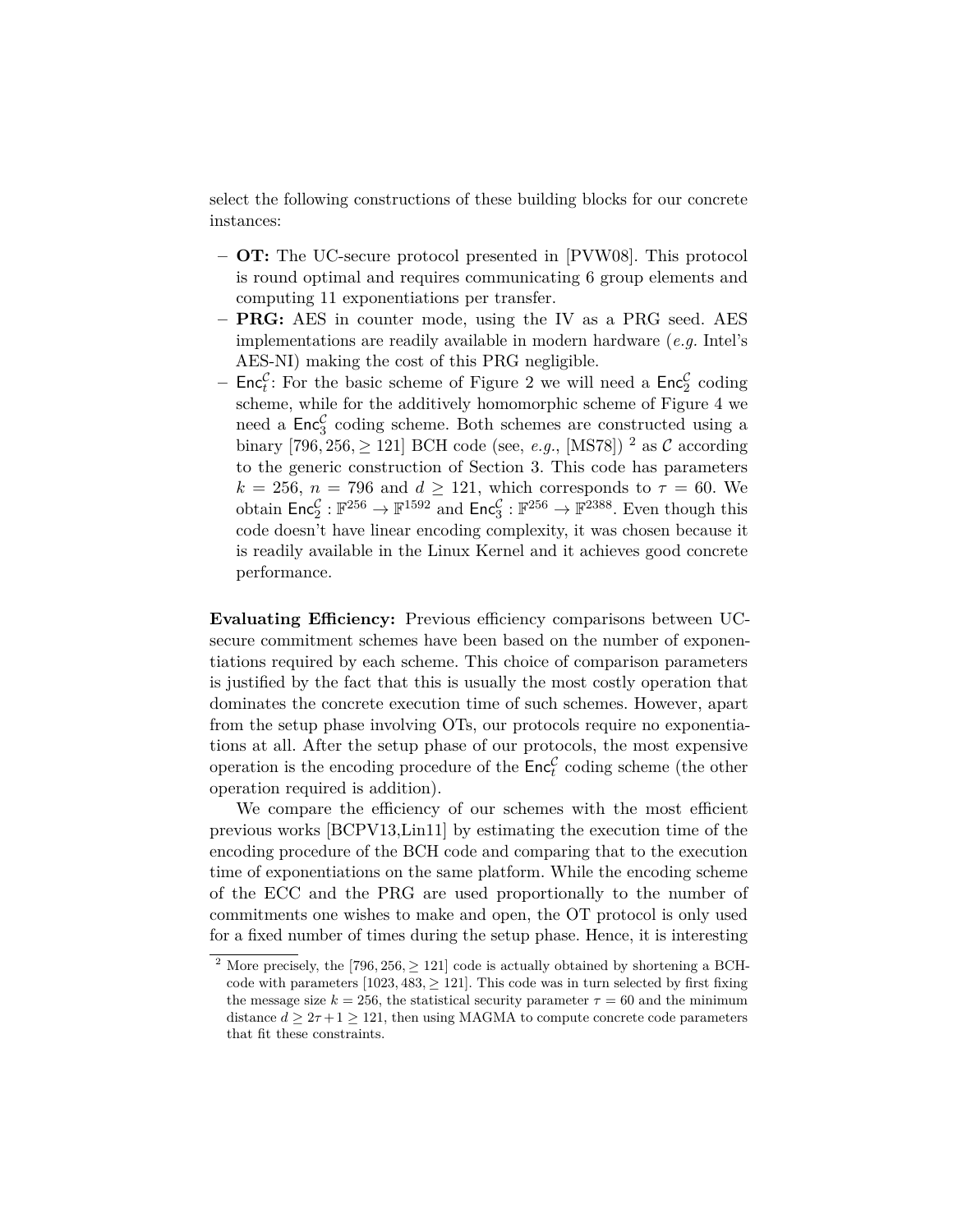to estimate the concrete efficiency of the setup phase separately from the other steps of the protocols, since the cost of running the OT protocol is amortized over the number of commitments.

The concrete computational, round and communication complexities for our schemes when instantiated using the previously described building blocks are presented in Table 1. In this case we consider message length  $k = 256$  and statistical security parameter  $\tau = 60$ , using the [796*,* 256*,* ≥ 121] BCH code as the building block for  $\mathsf{Enc}^{\mathcal{C}}_2$  and  $\mathsf{Enc}^{\mathcal{C}}_3$ .

|                                     | Communication        |            |      | Round                                     |   | Computational |                         |                                                  |
|-------------------------------------|----------------------|------------|------|-------------------------------------------|---|---------------|-------------------------|--------------------------------------------------|
| <b>Scheme</b>                       | Complexity (in bits) |            |      | Complexity                                |   | Complexity    |                         |                                                  |
|                                     |                      |            |      | Commit Open Total Commit Open Commit Open |   |               |                         | Total                                            |
| [BCPV13] $(Fig. 6)$                 | 1024                 | 2048       | 3072 |                                           | 5 |               | 10 Exp. 12 Exp. 22 Exp. |                                                  |
| [Lin11] (Protocol 2)                | 1024                 | 2560       | 3584 |                                           | 3 |               |                         | 5 Exp. $18\frac{1}{3}$ Exp. $23\frac{1}{3}$ Exp. |
| Fig. $4$<br>(homomorphic, $t = 3$ ) | 34733                | 1848 36580 |      |                                           |   | 27 Enc.       | 1 Enc.                  | 28 Enc.                                          |
| Fig. $2$<br>(basic, $t = 2$ )       | 1592                 | 1052       | 2644 |                                           |   | 1 Enc.        | 1 Enc.                  | 2 Enc.                                           |

**Table 1.** Concrete efficiency with message length  $k = 256$  bits, statistical security parameter  $\tau = 60$  and 128-bit computational security (for the schemes of [BCPV13,Lin11]). Exp. and Enc. stand for exponentiations and encodings, respectively.

The execution time of an elliptic curve "exponentiations" over a field of size 256 bits offering 128-bit security is evaluated through an implementation in SCAPI 2.3 [EFLL12] using an underlying curve implementation provided by OpenSSL 1.1.0. The execution time of the encoding procedure of the  $[796, 256, \geq 121]$  BCH code is evaluated using the implementation present in the Linux kernel. The platform used for estimating the running time of these operations is based on a Intel(R)  $Core(TM)$  i5-2400 CPU at 3.10 GHz with 4 GB of RAM running a Linux Kernel version 3.13.0.

Our experiments showed that the elliptic curve "exponentiations" take an average of 375 *µs* while the encodings take an average of 0*.*75 *µs* on the same platform. Hence, in this scenario, computing one encoding is on average 500 times faster than computing one exponentiation on the same platform. These data show that our basic commitment scheme is 5500 times more computationally efficient than the scheme of [BCPV13], also achieving 14% lower communication complexity. On the other hand, our additively homomorphic commitment scheme is 392 times faster than the scheme of [BCPV13], though its communication complexity is 12 times higher.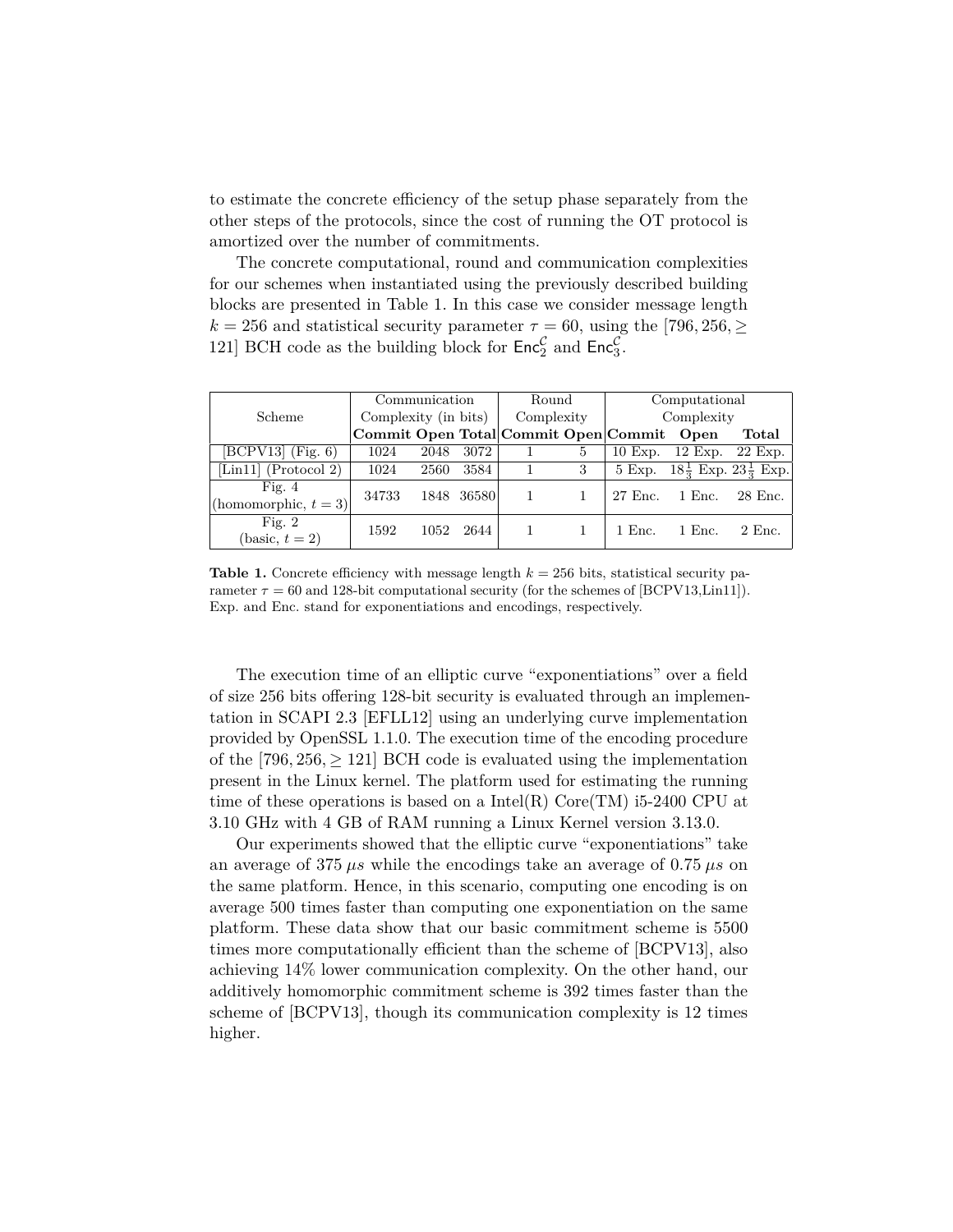The Random Oracle Model [BR93] has historically been used to construct cryptographic schemes with very high efficiency. Surprisingly, our scheme achieves amortised concrete efficiency comparable to previous universally composable schemes based on the ROM [HM04,DSW08] even though it is constructed in the plain model. The average execution time of a SHA-256 hash function in our evaluation platform is of 0*.*63*µs* for the fastest implementation (BouncyCastle) available on SCAPI 2.3, while the OpenSSL implementation runs in 0*.*835*µs*. The protocol introduced in [HM04] requires four evaluations of the ROM, which translates into a total execution time 1*.*68 times higher than of our basic scheme if SHA-256 is used to instantiate the ROM.

Implementing the setup phase required by our basic scheme in Figure 2 requires  $n = 796$  executions of a 1-out-of-2 OT, yielding a cost of 8756 exponentiations. With the above timings and considering the OT protocol of [PVW08], the computational complexity of this scheme is lower when at least 398 commitments are computed, and gets increasingly better as the number of commitments increases. However, 4776 of these exponentiations can be precomputed independently of the messages since it is enough for the receiver to get random messages, lowering the online cost to 3980 exponentiations (*i.e.* the cost of 180 commitments. The additively homomorphic scheme in Figure 4 requires  $n = 796$  executions of a 2-outof-3 OT, yielding a higher cost in terms of exponentiations in the setup phase.

### **References**

- [BCPV13] Olivier Blazy, Celine Chevalier, David Pointcheval, and Damien Vergnaud. Analysis and improvement of Lindell's UC-secure commitment schemes. In Michael Jacobson, Michael Locasto, Payman Mohassel, and Reihaneh Safavi-Naini, editors, *Applied Cryptography and Network Security*, volume 7954 of *Lecture Notes in Computer Science*, pages 534–551. Springer Berlin Heidelberg, 2013.
- [BCR86] G. Brassard, Claude Crepeau, and J.-M. Robert. Information theoretic reductions among disclosure problems. In *Foundations of Computer Science, 1986., 27th Annual Symposium on*, pages 168–173, Oct 1986.
- [BR93] Mihir Bellare and Phillip Rogaway. Random oracles are practical: A paradigm for designing efficient protocols. In *Proceedings of the 1st ACM Conference on Computer and Communications Security*, CCS '93, pages 62–73, New York, NY, USA, 1993. ACM.
- [Can01] Ran Canetti. Universally composable security: A new paradigm for cryptographic protocols. In *FOCS* [DBL01], pages 136–145.
- [CDD+14] Ignacio Cascudo, Ivan Damgård, Bernardo David, Irene Giacomelli, Jesper Buus Nielsen, and Roberto Trifiletti. Additively homomorphic UC commitments with optimal amortized overhead. Cryptology ePrint Archive, Report 2014/829, 2014. Full version of PKC 2015 paper.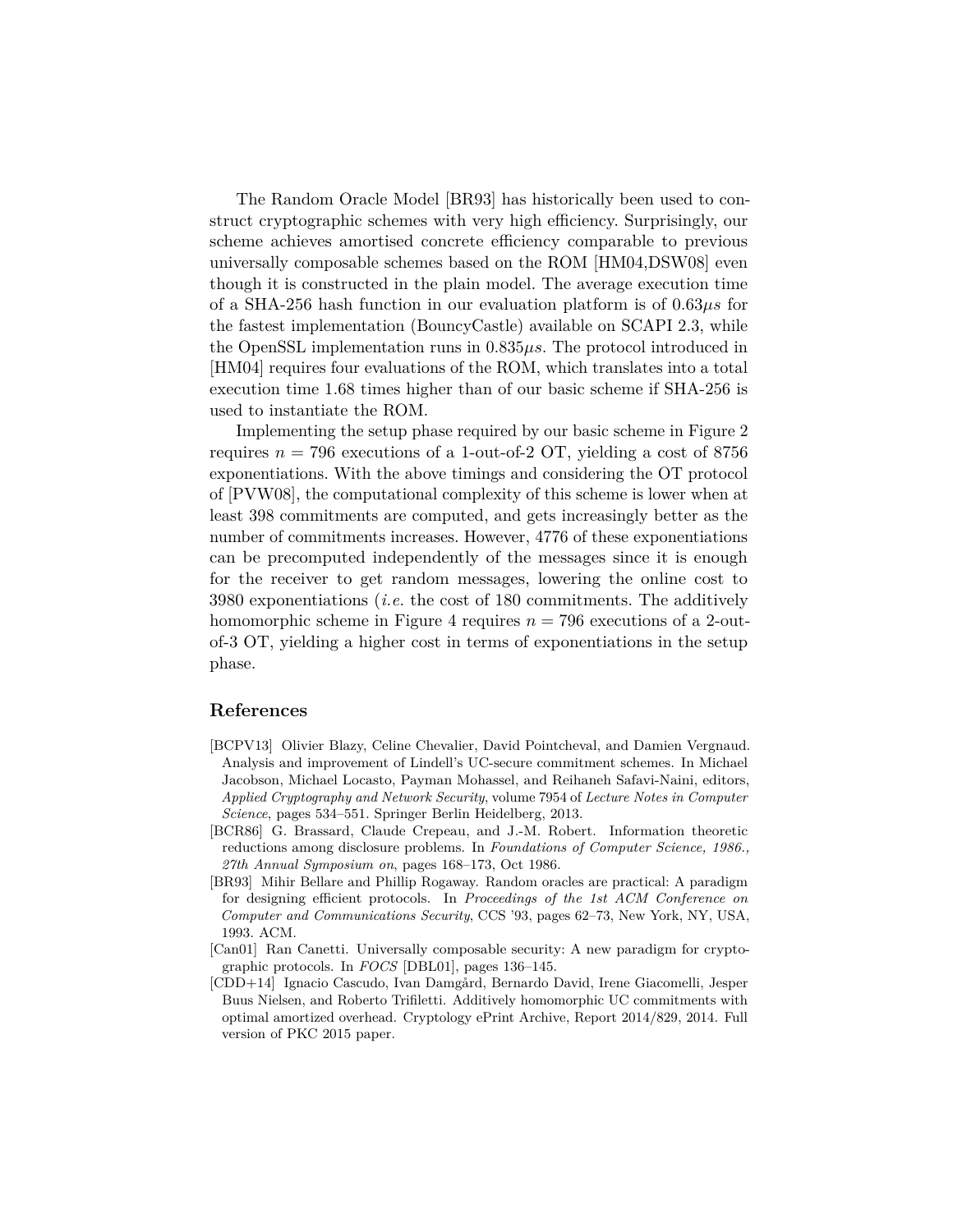- [CDP12] Ronald Cramer, Ivan Damgård, and Valerio Pastro. On the amortized complexity of zero knowledge protocols for multiplicative relations. In Adam Smith, editor, *ICITS*, volume 7412 of *Lecture Notes in Computer Science*, pages 62–79. Springer, 2012.
- [CF01] Ran Canetti and Marc Fischlin. Universally composable commitments. In Joe Kilian, editor, *CRYPTO*, volume 2139 of *Lecture Notes in Computer Science*, pages 19–40. Springer, 2001.
- [CLOS02] Ran Canetti, Yehuda Lindell, Rafail Ostrovsky, and Amit Sahai. Universally composable two-party and multi-party secure computation. In *STOC*, pages 494–503, 2002.
- [DBL01] *42nd Annual Symposium on Foundations of Computer Science, FOCS 2001, 14-17 October 2001, Las Vegas, Nevada, USA*. IEEE Computer Society, 2001.
- [DDGN14] Ivan Damgård, Bernardo David, Irene Giacomelli, and Jesper Buus Nielsen. Compact VSS and efficient homomorphic UC commitments. In Palash Sarkar and Tetsu Iwata, editors, *Advances in Cryptology – ASIACRYPT 2014*, volume 8874 of *Lecture Notes in Computer Science*, pages 213–232. Springer Berlin Heidelberg, 2014.
- [DG03] Ivan Damgård and Jens Groth. Non-interactive and reusable non-malleable commitment schemes. In Larmore and Goemans [LG03], pages 426–437.
- [DI14] Erez Druk and Yuval Ishai. Linear-time encodable codes meeting the gilbertvarshamov bound and their cryptographic applications. In Moni Naor, editor, *Innovations in Theoretical Computer Science, ITCS'14, Princeton, NJ, USA, January 12-14, 2014*, pages 169–182. ACM, 2014.
- [DNO10] Ivan Damgård, Jesper Buus Nielsen, and Claudio Orlandi. On the necessary and sufficient assumptions for UC computation. In *Theory of Cryptography*, pages 109–127. Springer, 2010.
- [DSW08] Yevgeniy Dodis, Victor Shoup, and Shabsi Walfish. Efficient constructions of composable commitments and zero-knowledge proofs. In *Proceedings of the 28th Annual Conference on Cryptology: Advances in Cryptology*, CRYPTO 2008, pages 515–535, Berlin, Heidelberg, 2008. Springer-Verlag.
- [EFLL12] Yael Ejgenberg, Moriya Farbstein, Meital Levy, and Yehuda Lindell. Scapi: The secure computation application programming interface. Cryptology ePrint Archive, Report 2012/629, 2012. http://eprint.iacr.org/.
- [GI01] Venkatesan Guruswami and Piotr Indyk. Expander-based constructions of efficiently decodable codes. In *42nd Annual Symposium on Foundations of Computer Science, FOCS 2001, 14-17 October 2001, Las Vegas, Nevada, USA* [DBL01], pages 658–667.
- [GI02] Venkatesan Guruswami and Piotr Indyk. Near-optimal linear-time codes for unique decoding and new list-decodable codes over smaller alphabets. In John H. Reif, editor, *Proceedings on 34th Annual ACM Symposium on Theory of Computing, May 19-21, 2002, Montréal, Québec, Canada*, pages 812–821. ACM, 2002.
- [GI03] Venkatesan Guruswami and Piotr Indyk. Linear time encodable and list decodable codes. In Larmore and Goemans [LG03], pages 126–135.
- [GI05] Venkatesan Guruswami and Piotr Indyk. Linear-time encodable/decodable codes with near-optimal rate. *IEEE Transactions on Information Theory*, 51(10):3393–3400, 2005.
- [GIKW14] Juan A Garay, Yuval Ishai, Ranjit Kumaresan, and Hoeteck Wee. On the complexity of UC commitments. In *Advances in Cryptology–EUROCRYPT 2014*, pages 677–694. Springer, 2014.
- [HM04] Dennis Hofheinz and Jörn Müller-Quade. Universally composable commitments using random oracles. In Moni Naor, editor, *Theory of Cryptography, First Theory of*